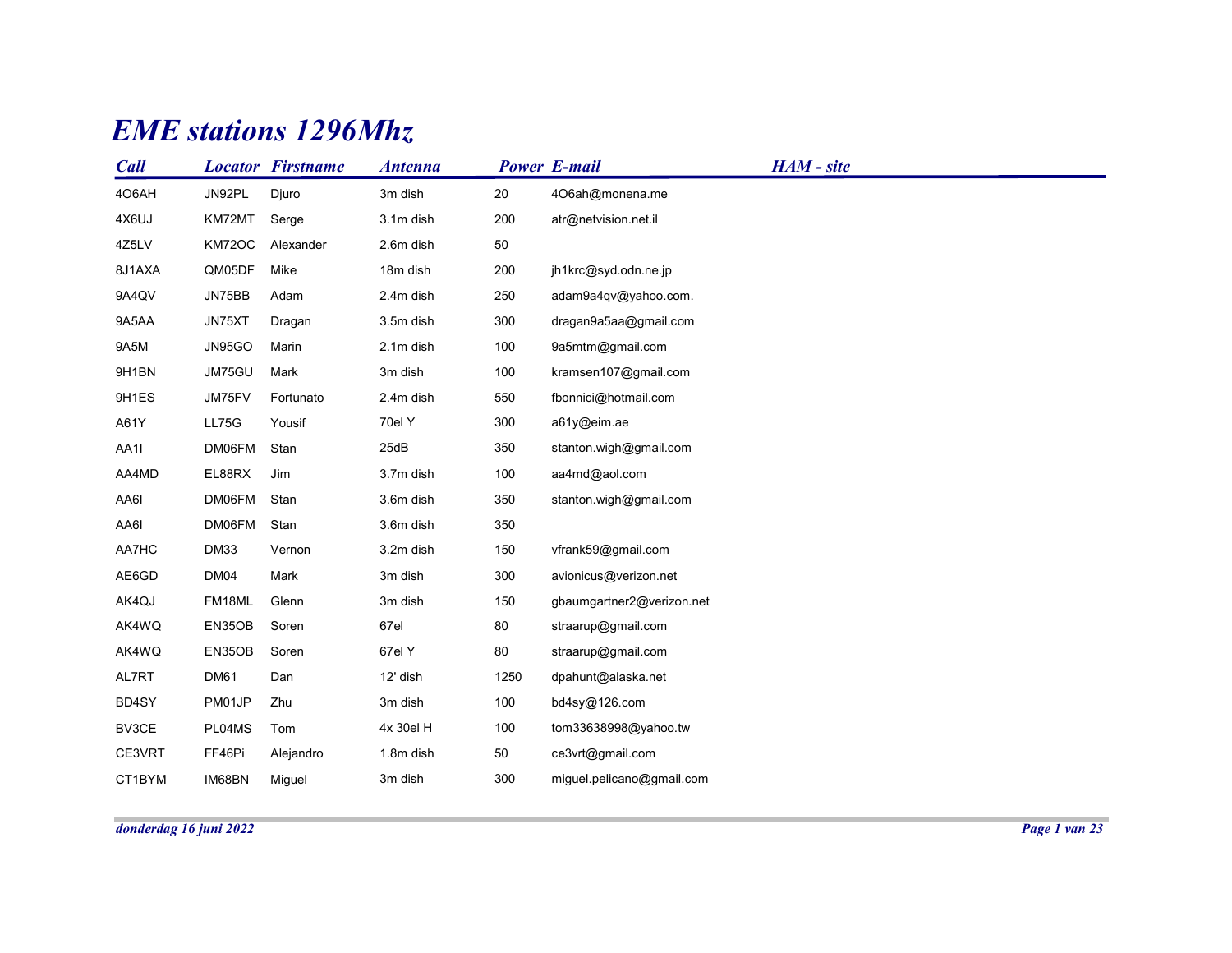| <b>Call</b>    |                        | <b>Locator Firstname</b> | <b>Antenna</b>      |             | <b>Power E-mail</b>                       | HAM - site                         |  |
|----------------|------------------------|--------------------------|---------------------|-------------|-------------------------------------------|------------------------------------|--|
| CT1DMK         | IN50RO                 | Luis                     | 5.6m dish           | 1500        | ct1dmk@gmail.com                          | http://w3ref.cfn.ist.utl.pt/cupido |  |
| CT1FGW         | IM58MN                 | Joao                     | 7m dish             | 300         | joao@caria.pt                             |                                    |  |
| CT7AFN         | IM59PK                 | Carlos                   | 2.6m offsetdish     | 250         | carlos.gorjao@netcabo.pt                  |                                    |  |
| CU8AO          | <b>HM49</b>            | Fred                     | 4.7m dish           | 150         | microwave@sapo.pt                         |                                    |  |
| CX2SC          | GF15WC Ric             |                          | 3m dish             | 300         | cx2sc.base@gmail.com                      |                                    |  |
| CX8AT          | GF15WC AI              |                          | 3m dish             | 70          | cx8at@vera.com.uy                         |                                    |  |
| DB8WK          | JO33XN                 | Hinni                    | 4x47el              | 190         | blikslager@jade-hs.de                     |                                    |  |
| DC6UW          | JO44VJ                 | Norbert                  | 6m dish             | 1000        |                                           |                                    |  |
| DC7YS          | JO62PM                 | Thomas                   | 4.5m dish           | 800         | georg97@gmx.de                            |                                    |  |
| DD1US          | JN38WC                 | Matthias                 | 3m dish             | 200         |                                           |                                    |  |
| DD7PC          | JN49AX                 | Marco                    | 48el Yagi           | 170         | marco.scholz@citi.com                     |                                    |  |
| <b>DF0MFG</b>  | JO43HS                 | Sebastian                | 1.8m dish           | 200         | vhf@freenet.de; klonke@gmx.de             |                                    |  |
| DF1SR          | JN48MR                 | Georg                    | 3.6m dish           | 400         | df1sr@arcor.de                            | http://wwwkutz-b.de/df1sr          |  |
| DF1VH          | JN49KT                 | Ingo                     | 3.4m dish           | $\mathbf 0$ | diegaspards@aol.com                       |                                    |  |
| DF2GB          | JN39GM                 | Gun                      | 3.2m dish           | 150         | df2gb@t-online.de                         |                                    |  |
| DF2VJ          | JN39LI                 | Lothar                   | 3m                  | $\mathbf 0$ | df2vj@t-online.de                         |                                    |  |
| DF3RU<br>DF4PV | JN59UL<br>JN49AX       | Karl<br>Guenter          | 6m dish<br>10m dish | 800<br>600  | karl.schmidt@asamnet.de<br>df4pv@yahoo.de | http://www.geocities.com/df4pv     |  |
| DF7KB          | JO30QV                 | Wolf                     | 4.8m dish           | 500         | wolfram.pueschner@t-online.de             |                                    |  |
| <b>DG0FE</b>   | JO62UN                 | Lothar                   | 4.5m dish           | 400         | dg0fe@arcor.de                            |                                    |  |
| DG5CST         | JO60DS                 | Sebastian                | 10m dish            | 250         | dg5cst@googlemail.com                     |                                    |  |
| DG9NCL         | JO50CB                 | Norbert                  | 2m dish             | 400         |                                           |                                    |  |
| DH0OAH         | JO42OB                 | via DL6YDH               | 3.5m dish           | 300         |                                           |                                    |  |
| DH2SAV         | JN48QU                 | Peter                    | 1.8m dish           | 350         |                                           |                                    |  |
| DH9FAG         | JN49LX                 | Karl                     | 3m dish             | 200         |                                           |                                    |  |
|                | <b>JN39OI</b>          | Rainer                   | 3m dish             | 250         | microwave@gmx.net                         |                                    |  |
| DJ2DY          |                        |                          |                     |             |                                           |                                    |  |
|                | donderdag 16 juni 2022 |                          |                     |             |                                           |                                    |  |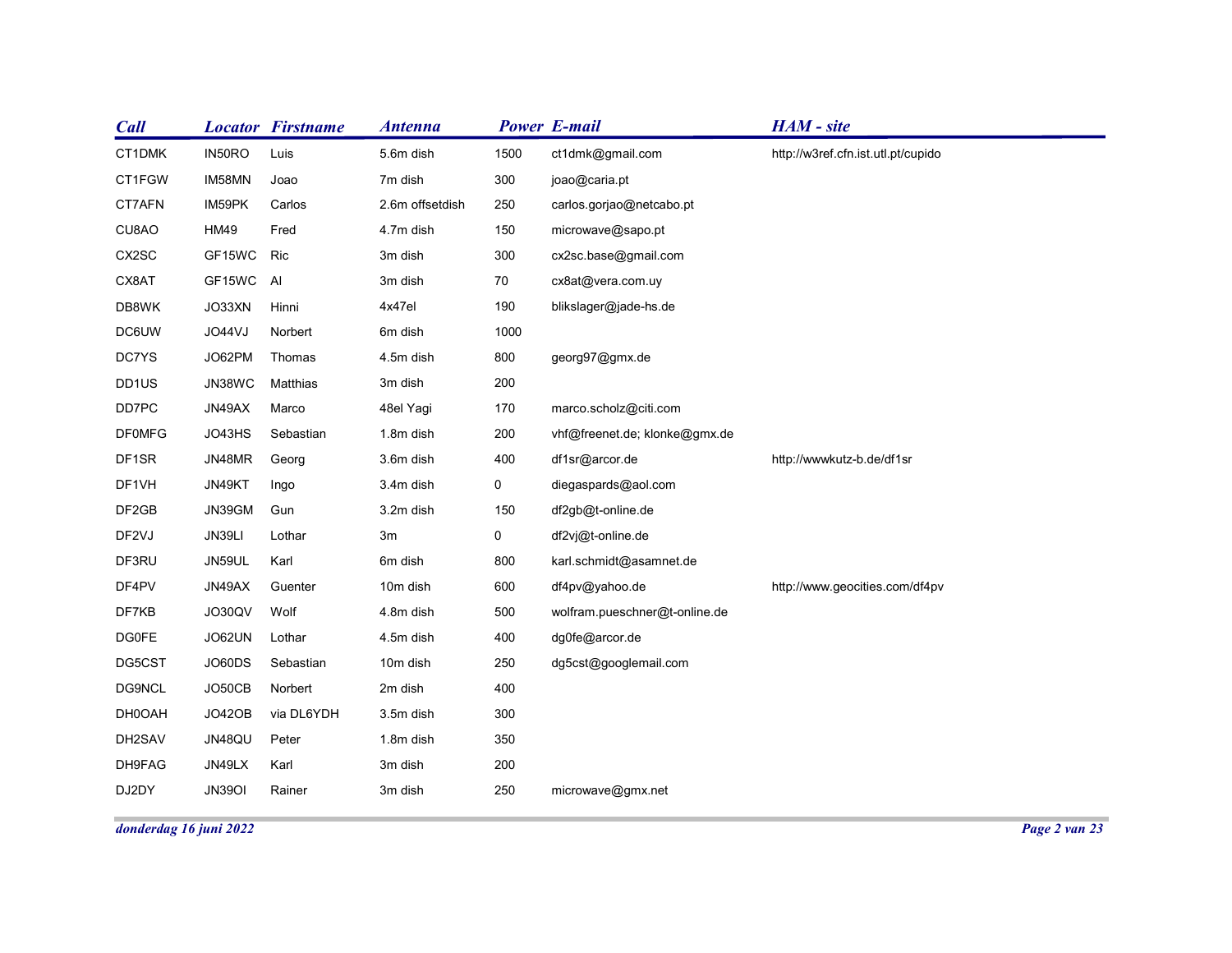| <b>Call</b>            | <b>Locator Firstname</b>        | <b>Antenna</b>    |             | <b>Power E-mail</b>             | HAM - site                    |  |
|------------------------|---------------------------------|-------------------|-------------|---------------------------------|-------------------------------|--|
| DJ3JJ                  | <b>JN48JS</b><br>Andreas        | 2.5m dish         | 250         | dj3jj@gmx.net                   |                               |  |
| DJ5AR                  | JN49CV<br>Andreas               | 3m dish           | 200         | dj5ar@darc.de                   | http://www.dj5ar.de           |  |
| DJ5BV                  | JO30KI<br>Gerd                  | $2 \times Y$      | 500         | gerd@dj5bv.de                   | http://www.dj5bv.de           |  |
| DJ7FJ                  | JN48AG<br>Joe                   | 3.3m dish         | 250         | sepp.fehrenbach@gmail.com       |                               |  |
| DJ8FR                  | JO44WG<br>Jurgen                | 5m dish           | 700         | juergen.friedrich@dj8fr.de      | http://www.dj8fr.de           |  |
| DJ8MS                  | JO63CT<br>Tor                   | 2x44el            | 90          | dj8ms@web.de                    | http://home.infocity.de/dj8ms |  |
| DJ9YW                  | JO42QA<br>Heinrich              | 4.5m dish         | 360         | dj9yw@t-online.de               |                               |  |
| <b>DK0SF</b>           | <b>JN48SW</b><br>Slawek         | 8m dish           | 500         | dl6sh@online.de                 | http://www.dl6sh.com          |  |
| <b>DK0TE</b>           | JN47RP<br>Hardy                 | 35el X pol        | $\mathbf 0$ | mail@dl1glh.de                  | http://www.dl1glh.de          |  |
| DK0ZAB                 | JO61CU<br>Norbert               | 10m dish          | 120         |                                 |                               |  |
| DK1KW                  | JN58RE<br>Werner                | 1.8m dish         | 300         | wkraus@wkraus.de                |                               |  |
| DK2AN                  | JO51DR<br>Jurgen                | 2m dish           | 150         | blankenburg.juergen@t-online-de |                               |  |
| DK3SE                  | JN37VP<br>Salvo                 | 2.2m dish         | 100         | dk3se@gmx.de                    |                               |  |
| DK3WG                  | JO72GI<br>Juergen               | 3.4m dish         | 500         | dk3wg@darc.de                   | http://dk3wg.darc.de/manager  |  |
| DK4RC                  | JO60EQ<br>Roland                | 10m dish          | 450         | dk4rc@darc.de                   |                               |  |
| DK5AI                  | J051GO<br>Wolfgang              | 1.8m Dish         | 150         | dk5ai@darc.de                   |                               |  |
| DK5AY                  | JN49NX<br>Udo<br>JN58WH<br>Mike | 3m dish<br>2x70el | 400<br>1000 |                                 |                               |  |
| DK5MV<br><b>DL0SHF</b> | JO54BH<br>Per                   | 9.7m dish         | 2000        | dudek@per-dudek.de              | http://wwwqs.net/dl0shf       |  |
| DL1AT                  | JO61SF<br>Arnfried              | 1.8m dish         | 380         | Geisslitz@web.de                |                               |  |
| DL1DWI                 | JO61TD<br>Gerhard               | 70el Y            | 500         | dl1dwi@web.de                   |                               |  |
| DL1HYZ                 | Ulli<br>JO61AH                  | 3.1m dish         | 750         | dl1hyz@t-online.de              |                               |  |
| DL1RME                 | JO62LI<br>Ronald                | 1.5m dish         | 150         | havelfunk@havelfunk.de          |                               |  |
| DL1SUZ                 | JO53UN<br>Uwe                   | 3.2m dish         | 200         | dl1suz@t-online.de              |                               |  |
|                        | Michael<br>JO31QX               | 4m dish           | 500         | dl1ymk@aol.com                  |                               |  |
|                        |                                 |                   |             |                                 |                               |  |
| DL1YMK<br>DL3EBJ       | JO31CD<br>Christian             | 4.8m dish         | 500         | dl3ebj@t-online.de              |                               |  |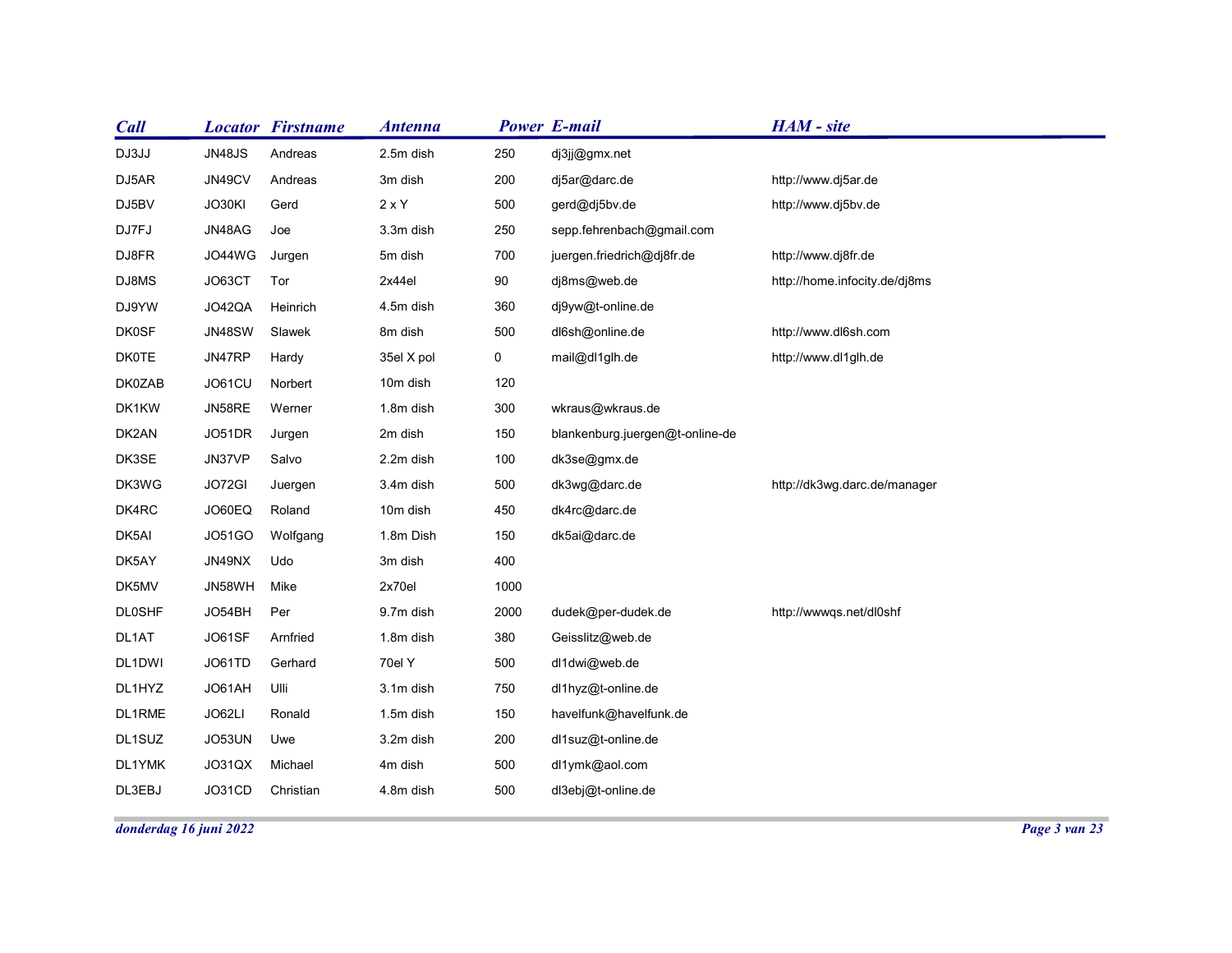| <b>Call</b>    |                  | <b>Locator Firstname</b> | <b>Antenna</b>         |             | <b>Power E-mail</b>              | HAM - site                 |  |
|----------------|------------------|--------------------------|------------------------|-------------|----------------------------------|----------------------------|--|
| DL4DTU         | JO60TR           | Nobert                   | 4.6m dish              | 500         | dl4dtu@gmx.net                   |                            |  |
| DL4EAU         | JO41XL           | Tom                      | 3m dish                | 150         | dl4eau@t-online.de               |                            |  |
| DL4MEA         | JN58RI           | Guenter                  | 4.5m dish              | $\mathbf 0$ | dl4mea@amsat.org                 |                            |  |
| DL6LAU         | JO53CF           | Carsten                  | 4.5m dish              | 800         | carsten.esch@appello.de          |                            |  |
| DL6SH          | <b>JN48SW</b>    | Slawek                   | 8m dish                | 500         | dl6sh@online.de                  | http://www.dl6sh.com       |  |
| DL6YDH         | JO42OB           | Ernst-Otto               | 3.5m dish              | 300         |                                  |                            |  |
| DL7UDA         | JO62uu           | Dietmar                  | 4.5m dish              | 500         | dl7uda@versanet.de               |                            |  |
| DL7YC          | JO62PK           | Manfred                  | 4.9m dish              | 350         | ploetz@snafu.de                  |                            |  |
| DM9LSB         | JN48CT           | Juergen                  | 2.4m dish              | 150         | dm9lsb@darc.de                   |                            |  |
| DU3T           | PK04IW           | Ron                      | 4.6m dish              | 800         | ronbpc@freenet.de                |                            |  |
| EA1IW          | IN83AH           | Tony                     | 1.8m dish              | 300         | afesan@gmail.com                 |                            |  |
| EA1RJ          | <b>IN7100</b>    | Ricardo                  | 1.8m dish              | 150         | ea1rj@hotmail.com                |                            |  |
| EA2LU          | IN92CR           | Jorge                    | 3m dish                | 250         | ea2lu@telefonica.net             |                            |  |
| EA2LY          | IN93AH           | Enrique Gi               | 4x35el M2              | 180         | e.gil@sarenet.es                 |                            |  |
| EA3EMG         | JN11AN           | Sergio                   | 2m dish                | 120         | ea3emg@gmail.com                 | http://www.qsl.net/ea3emg/ |  |
| EA3HMJ         | JN11AN           | Jose                     | 1.8m dish              | 400         | ea3hmj@gmail.com                 |                            |  |
| EA3UM          | JN01XG           | Magin C.                 | 7m dish                | 1200        | ea3umm@terra.es                  | http://www.ea3um.com       |  |
| EA5DOM         | IM98WN           | Luis                     | 1.8m dish              | 180         | luis@vigilant.es                 |                            |  |
| EA8DBM         | IL18OH           | Alex                     | 2.4m dish              | 150         | ly3num@gmail.com                 |                            |  |
| EI2FG          | IO61AX           | John                     | 3m dish                | 200         | johnhearne@eircom.net            |                            |  |
| ES3RF          | KO29IF           | Gennadi                  | 3m dish                | 200         | genek@hot.ee                     | http://es1rf.interval.ee/  |  |
| ES5PC          | KO38HJ           | Viljo                    | 4.5m dish              | 1000        | viljo@comnet.se                  |                            |  |
| ES6FX<br>ES6RQ | KO37OW Karmo     |                          | 4.8m dish              | 400         | es6fx@aasat.eu                   |                            |  |
|                | KO28WA Ants      |                          | 4.5m dish<br>1.8m dish | 500<br>300  | ants@ritsu.ee<br>ew1aa@yandex.ru |                            |  |
|                |                  | Sergej                   |                        |             |                                  |                            |  |
| EW1AA<br>EW6FS | KO33RU<br>KO35LB | Anton                    | 49el y                 | 60          |                                  |                            |  |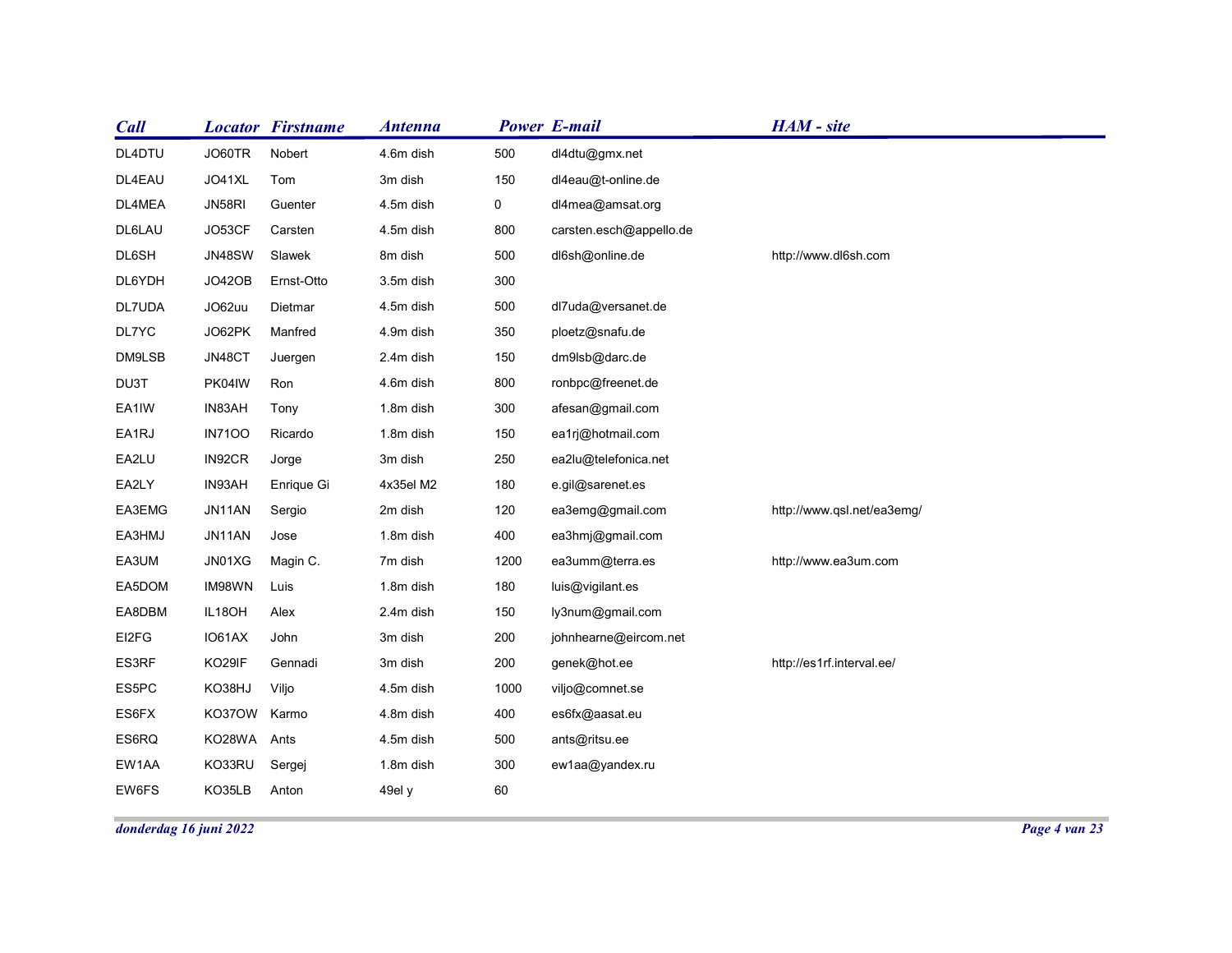| <b>Call</b><br>EW7CC  | <b>Locator Firstname</b> |                    | <b>Antenna</b>         |                | <b>Power E-mail</b>                                      | HAM - site                                       |
|-----------------------|--------------------------|--------------------|------------------------|----------------|----------------------------------------------------------|--------------------------------------------------|
| F1PYR                 | KO44VA<br>JN19DA         | Gary<br>Andre      | 3.5m dish<br>3.5m dish | 300<br>400     | ew7cc@mail.ru<br>andre.esnault@infodip.com               |                                                  |
| F <sub>1</sub> RJ     | JN18AT                   | Jean               | 3m dish                | 200            | jeanf1rj@gmail.com                                       |                                                  |
| F <sub>2</sub> CT     | IN93GJ                   | Guy                | 3.7m dish              | 1000           | f2ct@wanadoo.fr                                          |                                                  |
| F4DWB                 | JN38CQ                   | Stéphane           | 2m dish                | 150            | rob.stephane54510@yahoo.fr                               |                                                  |
| F4HBY                 | IN97AT                   | Laurent            | 4x37el                 | 100            | f4hby@free.fr                                            |                                                  |
| F5HRY                 | JN18EQ                   | Herve              | 2.6m dish              | 400            | f5hry@wanadoo.fr                                         |                                                  |
| F5JWF                 | JN26WE                   | Philippe           | 3.7m dish              | 130            | f5jwf@wanadoo.fr                                         | http://f5jwf.free.fr                             |
| F5KUG                 | JN03PO                   | Jean-Louis         | 3.6m dish              | 700            | f6abx@wanadoo.fr                                         |                                                  |
| F5RD                  | JN16GH                   | Bernard            |                        | $\mathbf 0$    |                                                          |                                                  |
| F6ETI                 | JN05RE                   | Philippe           | 3.2m dish              | 300            | f6eti@wanadoo.fr                                         | http://perso.wanandoo.fr/ph-martin/lune/lune.htm |
| F6HTJ                 | JN12KQ                   |                    | 55elY                  | 50             | f6htl@aol.com                                            |                                                  |
| F6KRK                 | JN18AS                   | Bruno              | 3m dish                | 250            | f1mpq@orange.fr                                          |                                                  |
| F9ZG                  | IN99KC                   | Rolf               | 3.7m dish              | 200            | f9zg@sfr.fr                                              |                                                  |
| FG8OJ                 | FK96IG                   | Burt               | 3m dish                | 300            | info@fg8oj.com                                           |                                                  |
| FR5DN<br><b>G0EWN</b> | LG78QS<br>IO93FK         | Philippe<br>Gordon | 3.6m dish<br>2.4m dish | 150<br>150     | philippe.mondon5@wanadoo.fr<br>gordonfiander@hotmail.com |                                                  |
| G2DP                  | IO93ER                   | Doug G4DZU         | 2.4m offsetdish        | 400            | doug.parker@btinternet.com                               | http://www.doug.parker.btinternet.co.uk          |
| G3IRQ                 | JO02OD                   | Peter              | 2.9m dish              | 160            | g3irq@prackham.freeserve.co.uk                           |                                                  |
| G3LQR                 | JO02QF                   | Simon J.W.         | 4.2m dish              | 150            | g3lqr@aol.com                                            |                                                  |
| G3LTF                 | IO91GG                   | Peter K.           | 6m dish                | 400            | g3ltf@btinternet.com                                     |                                                  |
| G3RRS                 | <b>IO91IN</b>            |                    |                        | $\overline{0}$ |                                                          |                                                  |
| G4ALH                 | IO90GQ                   | Rob                | 3.3m Dish              | 150            | r.scaife@soton.ac.uk                                     |                                                  |
| G4BRK                 | IO91HP                   | Neil               | 2/4x 55el              | 400            | neil@g4brk.net                                           |                                                  |
| G4CCH                 | IO93RM                   | Howard             | 5.4m dish              | 600            | howard@g4cch.com                                         |                                                  |
| G4CDN                 | JO02SS                   | Richard            | 2.7m dish              | 500            | banester@me.com                                          |                                                  |
|                       |                          |                    |                        |                |                                                          |                                                  |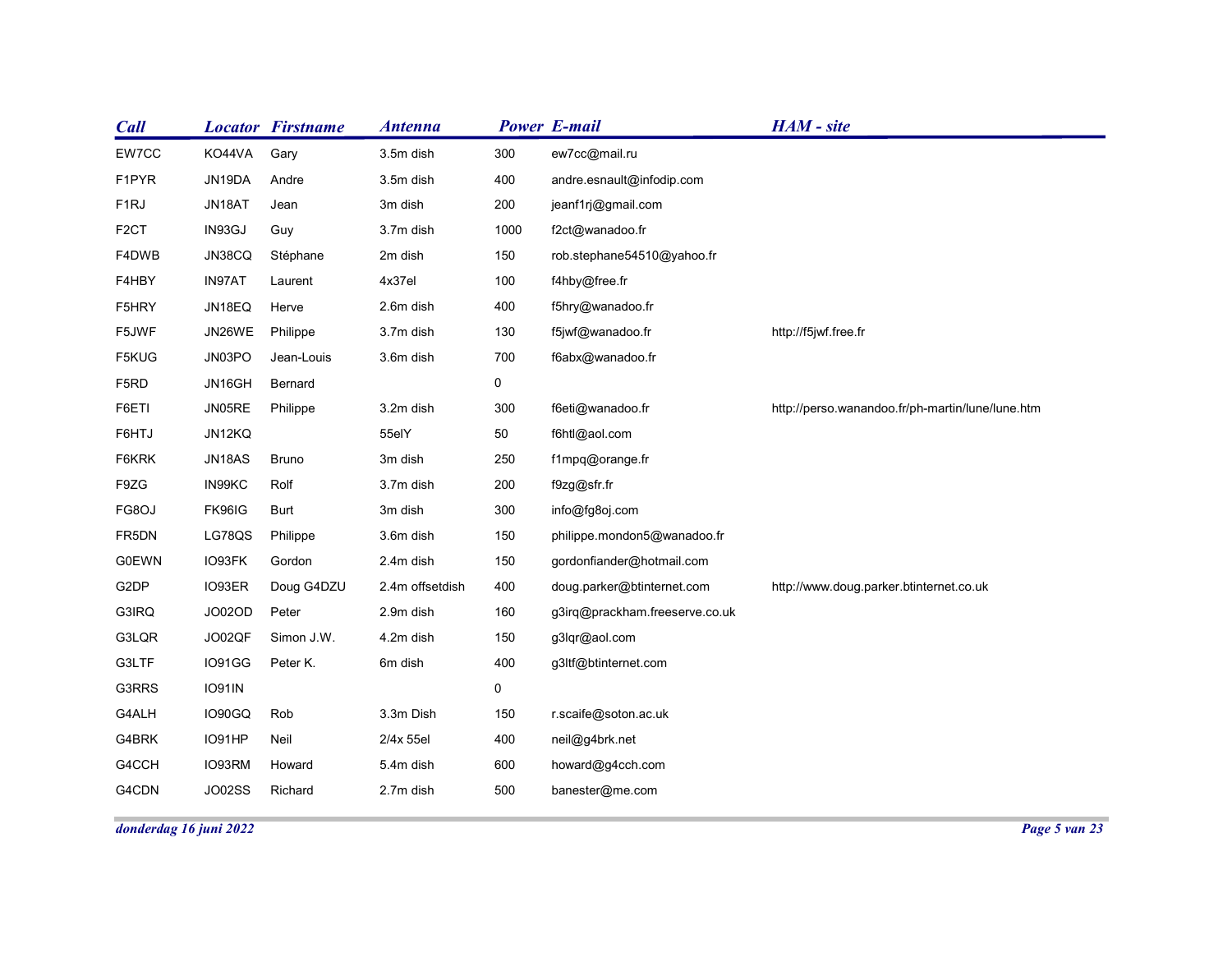| <b>Call</b>            |               | <b>Locator Firstname</b> | <b>Antenna</b>  |      | <b>Power E-mail</b>                  | HAM - site                                      |
|------------------------|---------------|--------------------------|-----------------|------|--------------------------------------|-------------------------------------------------|
| G4DDK                  | JO02PA        | Sam                      | 2.3m dish       | 200  | jewell@btinternet.com                | http://www.btinternet.com/~jewell               |
| G4DML                  | JO02OJ        | Graham                   | 3.8m dish       | 500  | mooregr1@talktalk.net                |                                                 |
| G4DZU                  | IO93ER        | Doug                     | 3m dish         | 400  | doug.parker@btinternet.com           | http://www.doug.parker.btinternet.co.uk         |
| G4FQI                  | IO92HI        | Malcom                   | 4m dish         | 800  | malc.smith@btconnect.com             |                                                 |
| G4FUF                  | JO01GN        | Keith                    | 2x49el          | 400  | keith.naylor@micronet-uk.com         |                                                 |
| G4IDR                  | IO93BP        | David                    | 3m dish         | 200  | davidredmang4idr@gmail.com           |                                                 |
| G4LDR                  | IO91EC        | Neil                     | 4x35el Y        | 200  | g4ldr@btinternet.com                 |                                                 |
| G4RGK                  | <b>IO91ON</b> | Dave                     | 3.8m dish       | 150  | g4rgk@binternet.com                  |                                                 |
| G4YTL                  | IO92MB        | David                    | 3m dish         | 200  | g4ytl@aol.com                        |                                                 |
| G5WQ                   | <b>IO91DO</b> | lan                      | 3.2m dish       | 400  |                                      |                                                 |
| G6HEF                  | IO84HG        | Dave                     | 3m dish         | 200  | hardknottdave@gmail.com              |                                                 |
| G7TZZ                  | IO92PK        | Jon                      | 3m Dish         | 150  | G7TZZ@live.com                       |                                                 |
| GI4DOH                 | IO74DP        | Richard                  | 2.4m dish       | 15   | gi4doh@gmail.com                     |                                                 |
| <b>GM0ONN</b>          | IO87IR        | lain                     | 4m dish         | 200  | iain.gm0onn@virgin.net               | http://mysite.freeserve.com/VHFandUP/index.html |
| <b>GM0PJD</b>          | IO85EP        | Paul                     | 2.4m dish       | 150  |                                      | http://www.gm0jpd.org.uk                        |
| GM3SBC                 | IO85IX        | Ed                       | 3.2m dish       | 140  |                                      |                                                 |
| GM4ISM                 | IO85AR        | Mark                     | 2.4m dish       | 200  | gm4ism@blueyonder.co.uk              | http://wwwdc2light.co.uk                        |
| GM4PMK                 | IO66XJ        | Roger                    | 3.2m dish       | 100  | gm4pmk@marsport.org.uk               | http://www.marsport.org.uk                      |
| GW3XYW                 | IO71XR        | Stuart                   | 6.7m dish       | 500  | gw3xyw@thersgb.net                   |                                                 |
| HA5SHF                 | JN97NM        | Chaba                    | 3.6m dish       | 180  | ha5bgl@axelero.hu                    | http://web.axelero.hu/ha5shf01/                 |
| HB9BHU                 | JN37XG        | Friedrich                | 3.7m dish       | 600  | fschuetz@starnet.ch;hb9bhu@qsl.net   |                                                 |
| HB9CW                  | JN47EE        | Dominique                | 10m & 2.4m dish | 2500 | dfaessler@bluewin.ch                 | http://www.hb9bbd.ch                            |
| HB9EHJ                 | <b>JN47</b>   | Bodo                     | 55el Yagi       | 80   | df8dx@gmx.de                         |                                                 |
| HB9Q                   | JN47CG        | Daniel A.                | 10m dish        | 1000 | dan@hb9q.ch                          | http://www.hb9q.com                             |
| HB9SV                  | JN45LV        | Enrico                   | 8m dish         | 600  | ik2mmb@email.it,dario296@virgilio.it | http://iw2fzr.no-ip.com/hb9sv.htm               |
| HS0ZOP                 | OK03GR        | Alex                     | 3m dish         | 50   | hb9dri@emeham.com                    |                                                 |
|                        |               |                          |                 |      |                                      | Page 6 van 23                                   |
| donderdag 16 juni 2022 |               |                          |                 |      |                                      |                                                 |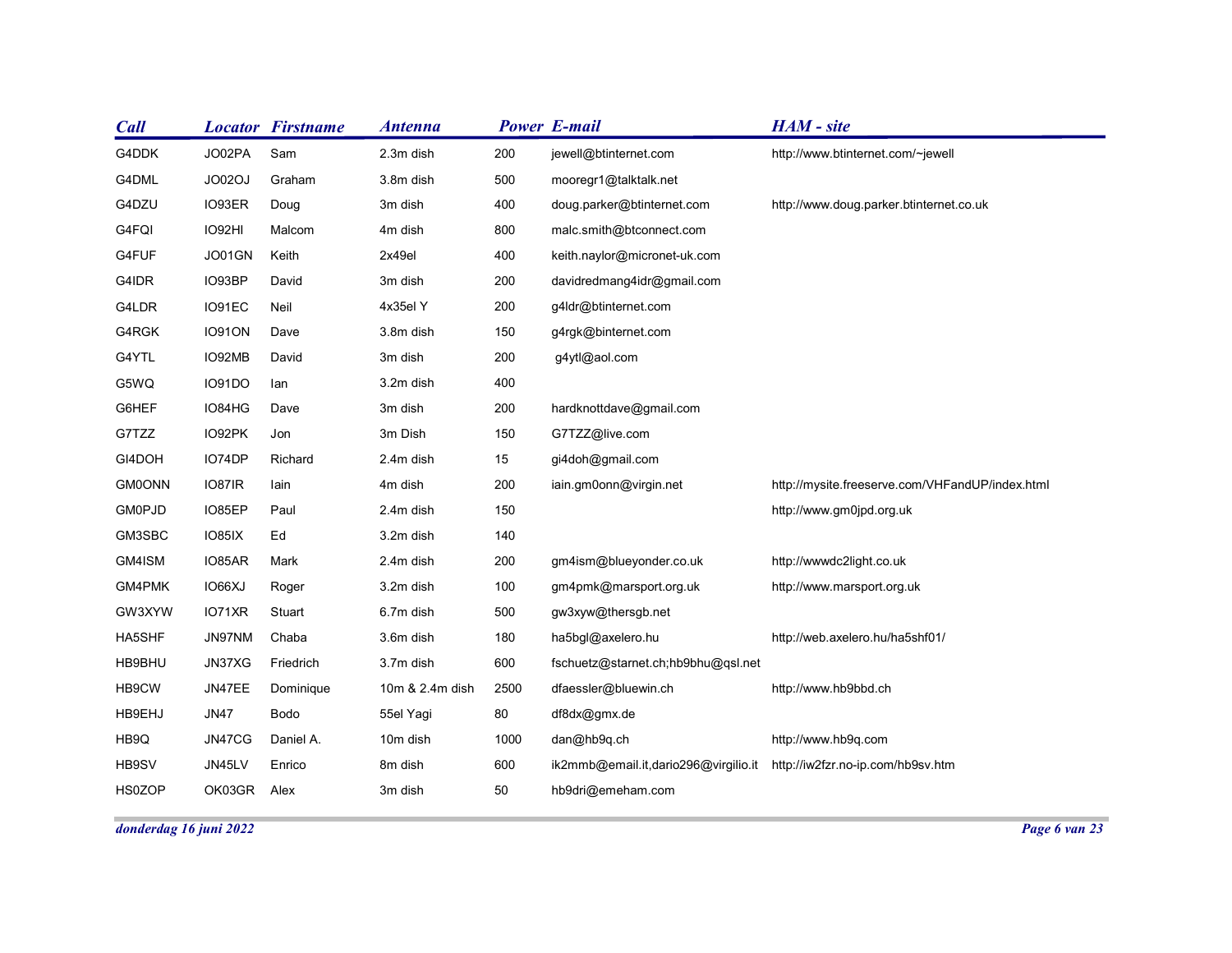| <b>Call</b>      | <b>Locator Firstname</b> |                      | <b>Antenna</b>         |                     | <b>Power E-mail</b>                              | HAM - site                  |  |
|------------------|--------------------------|----------------------|------------------------|---------------------|--------------------------------------------------|-----------------------------|--|
| <b>IONAA</b>     | JN63GC                   | Mario                | 5m dish                | 250                 | mario.natali@gmail.com                           |                             |  |
| <b>I1NDP</b>     | JN45AL                   | Nando                | 10m dish               | 1000                | i1ndp.nando@gmail.com                            | http://i1ndp.altervista.org |  |
| I5MPK            | JN53JU                   | Piero                | 10m dish               | 200                 |                                                  |                             |  |
| I5PLK            | JN53PS                   | Pietro               | 4 x 35 el              | 250                 | pellipietro@gmail.com                            |                             |  |
| 15YDI            | JN54BB                   | Luigi                | 3m dish                | 450                 | i5ydi@tiscali.it                                 |                             |  |
| I6QGA            | JN63SO                   | Gabriele             | 6m dish                | 600                 |                                                  |                             |  |
| <b>I7FNW</b>     | <b>JN81GC</b>            |                      | 4.5M Dish              | 100                 |                                                  |                             |  |
| II2OM            | JN45NT                   | Alesandro            | 3m dish                | 500                 |                                                  |                             |  |
| IK1FJI           | <b>JN44II</b>            | Valter               | 3.2m dish              | 1200                | valter_dls@yahoo.it                              |                             |  |
| IK1MTZ           | JN35UB                   | Diego                | 5.2m dish              | 160                 | diego.sibona@fastwebnet.it                       |                             |  |
| IK2DDR           | JN55GN                   | Francesco            | 3.7m dish              | 200                 | frankddr@teletu.it                               | http://www.crbr.it          |  |
| IK2MMB<br>IK2RTI | JN45PQ<br>JN55AD         | Sergio<br>Gianfranco | 3.5m dish<br>4.8m dish | 500<br>380          | ik2mmb@email.it<br>gianfranco.carubelli@alice.it |                             |  |
| IK2TIF           | JN45HR                   | Fabio                | 2.4m dish              | 25                  | ik2tif@gmail.com                                 |                             |  |
| IK3COJ           | JN65BN                   | Aldo                 | 4.1m dish              | 300                 | ik3coj@gmail.com                                 | http://www.qsl.net/ik3coj   |  |
| IK3GHY           | JN65BH                   | Giorgio              | 5m dish                | 100                 | ik3ghy@hotmail.it                                |                             |  |
| IK3MAC           | JN55SH                   | Graziano             | 6.1m dish              | 1000                | ik3mac@yahoo.it                                  |                             |  |
| <b>IK3UVC</b>    | JN65CP                   | Antonio              |                        | $\mathsf{O}\xspace$ |                                                  |                             |  |
| IK4DCX           | JN64GA                   | Marco                | 1.6m dish              | 150                 |                                                  |                             |  |
| IK5BNG           | JN54BA                   | Luigi                | 3m dish                | $\overline{0}$      | ik5bng@gmail.com                                 |                             |  |
| IK5EHI           | JN53CX                   | Alessandro           | 2.1m dish              | 250                 | tesconi@tiscalinet.it                            |                             |  |
| IK5QLO           | JN53FU                   | Andrea               | 2.4m dish              | 300                 | ik5qlo@gmial.com                                 |                             |  |
| IK5VLS           | JN53GU                   | Gabriele             | 4m dish                | 400                 | tuccigabriele@alice.it                           |                             |  |
| IK5WJD           | JN53PS                   | Alex                 | 3m dish                | 200                 | guisti.aless@tiscali.it                          |                             |  |
| IK6EIW           | JN63RJ                   | Stefano              | 6m dish                | 600                 | asmag@libero.it                                  |                             |  |
|                  | JN90DG                   | Ermanno              | 3.4m dish              | 200                 | ik7ezn@libero.it                                 |                             |  |
| <b>IK7EZN</b>    |                          |                      |                        |                     |                                                  |                             |  |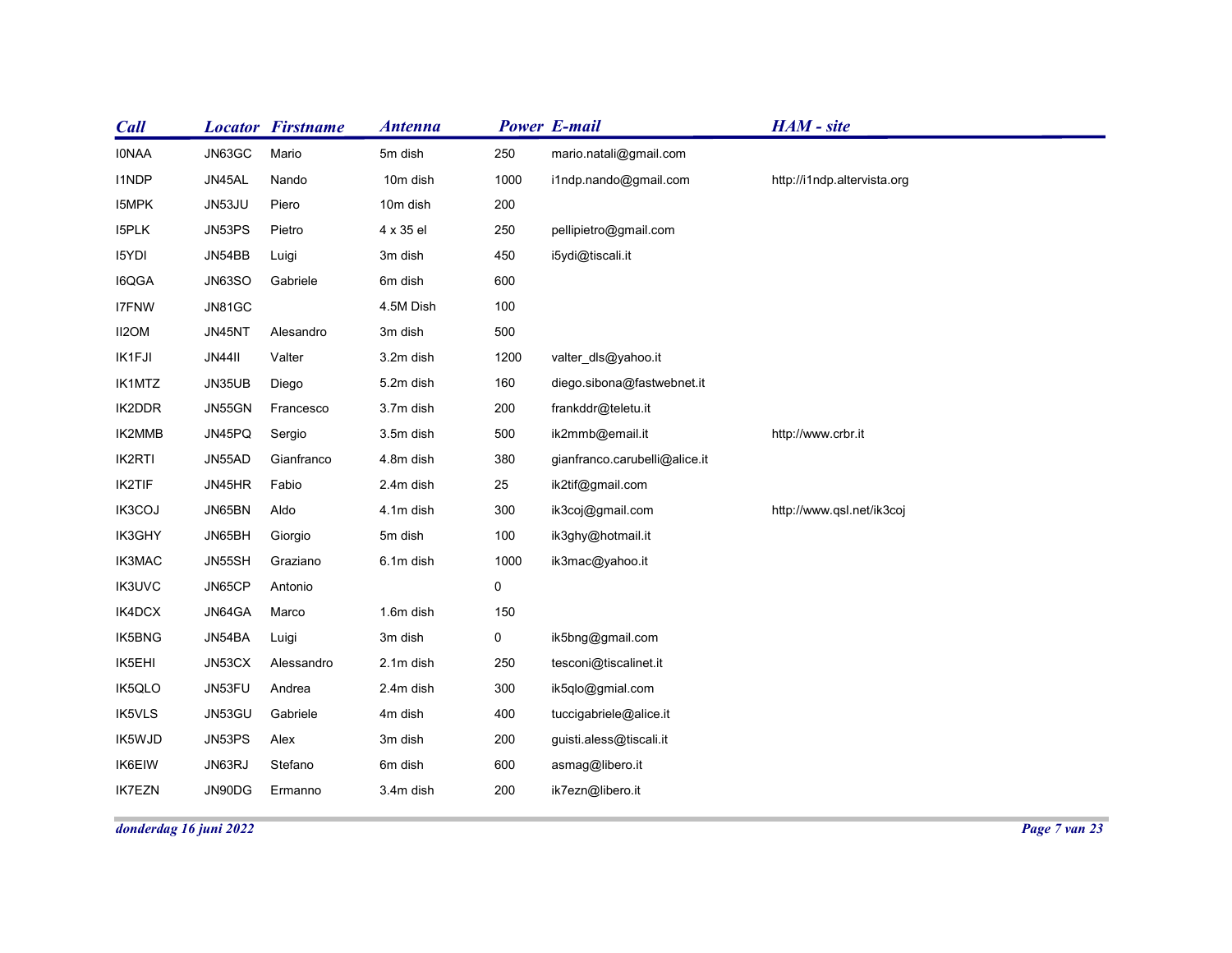| <b>Call</b>             |                        | <b>Locator Firstname</b> | <b>Antenna</b>       |             | <b>Power E-mail</b>             | HAM - site                       |
|-------------------------|------------------------|--------------------------|----------------------|-------------|---------------------------------|----------------------------------|
| <b>IK7UXW</b>           | JN80XP                 | Paolo                    | 2.4m dish            | 500         | pristipino@gmail.com            |                                  |
| IN3BYV                  | JN56UE                 | Mauro                    | 3m dish              | $\mathbf 0$ | in3byv@libero.it                |                                  |
| <b>IN3FCK</b>           | JN56VD                 | Albino                   | 3m dish              | 300         | in3fck@gmail.com                |                                  |
| <b>IQ0RM</b>            | JN61HW                 | Roma                     | 4x 55el              | 250         | info@ariroma.it                 |                                  |
| IQ2DB                   | JN45MT                 | Aelssandro               | 3m dish              | 500         | iq2db@alessandrovoltaemecome.co |                                  |
| IQ4DF                   | JN54VJ                 | Vico                     | 7m dish              | 1000        | iq4df@crbr.it                   |                                  |
| IW2FZR                  | JN56BE                 | Dario                    | 4m dish              | 150         | dario.frz@gmail.com             |                                  |
| IW5BHY                  | JN54FB                 | Andrea                   | 2m dish              | 250         | andrea@caen.it                  |                                  |
| IW8RRF                  | JM88GQ                 | Salvatore                | 2.4m dish            | 100         |                                 |                                  |
| IW9HBY                  | JM77NO                 | Sebastian                | 2m dish              | 500         | iw9hby@virgilio.it              | http://iw9hby.xoom.it//iw9hby    |
| <b>IZOCLS</b><br>IZ1AEM | JN52VD<br>JN44NL       | Fabrizio<br>Stefano      | 3.1m dish<br>4m dish | 250<br>1000 | iz0cls@libero.it                |                                  |
| IZ1BPN                  | JN34OT                 | Stevano                  | 8m dish              | 500         | iz1bpn@libero.it                |                                  |
| IZ3VTH                  | JN65DM Ale             |                          | 1.8m dish            | 200         | iz3vth@gmail.com                |                                  |
| JA1BGU                  | QM06CA Tadashi         |                          | 4.8m dish            | 190         | t-konosu@kc5.so-net.ne.jp       |                                  |
| JA1WQF                  | QM05AV                 | Mitsuo                   | 3.7m dish            | 550         | ja1wqf@d5.dion.ne.jp            |                                  |
| JA4LJB                  | PM74BT                 | Masayuki                 | 5m dish              | 100         | ja4jlb@lime.ocn.ne.jp           |                                  |
| JA4UMN                  | PM64VU Fumi            |                          | 2x2x60el             | 10          |                                 |                                  |
| JA6AHB                  | PM53CP                 | Toshio                   | 7m dish              | 400         | ja6ahb@plala.to                 | http://www15.plala.or.jp/ja6ahb/ |
| JA6XED                  | PM53FH                 | Hisao                    | 5m dish              | 400         | htk3138ja6xed@kumin.ne.jp       |                                  |
| JA8ERE                  | QN02QX                 | Mikio                    | 4.5m dish            | 500         | sgl01011@nifty.com              |                                  |
| JA8IAD                  | QN03                   | Michinori                | 5m dish              | 300         | ana11142@nifty.com              |                                  |
| JA8SZW                  | QN23DX                 | Ochiai                   | 5.2m dish            | 300         | ja8szw@mopera.net               |                                  |
| JF3HUC                  | PM74UX                 | Yoshitaka                | 6m dish              | 50          | jf3huc@mbox.kyoto-inet.or.jp    |                                  |
| <b>JH0TOG</b>           | PM97MM Yoshida         |                          | 2.4m dish            | 10          |                                 |                                  |
| JH1EFA                  | PM96UB Shigeru         |                          | 3m dish              | 120         | bzz24342@nifty.ne.jp            |                                  |
|                         | donderdag 16 juni 2022 |                          |                      |             |                                 |                                  |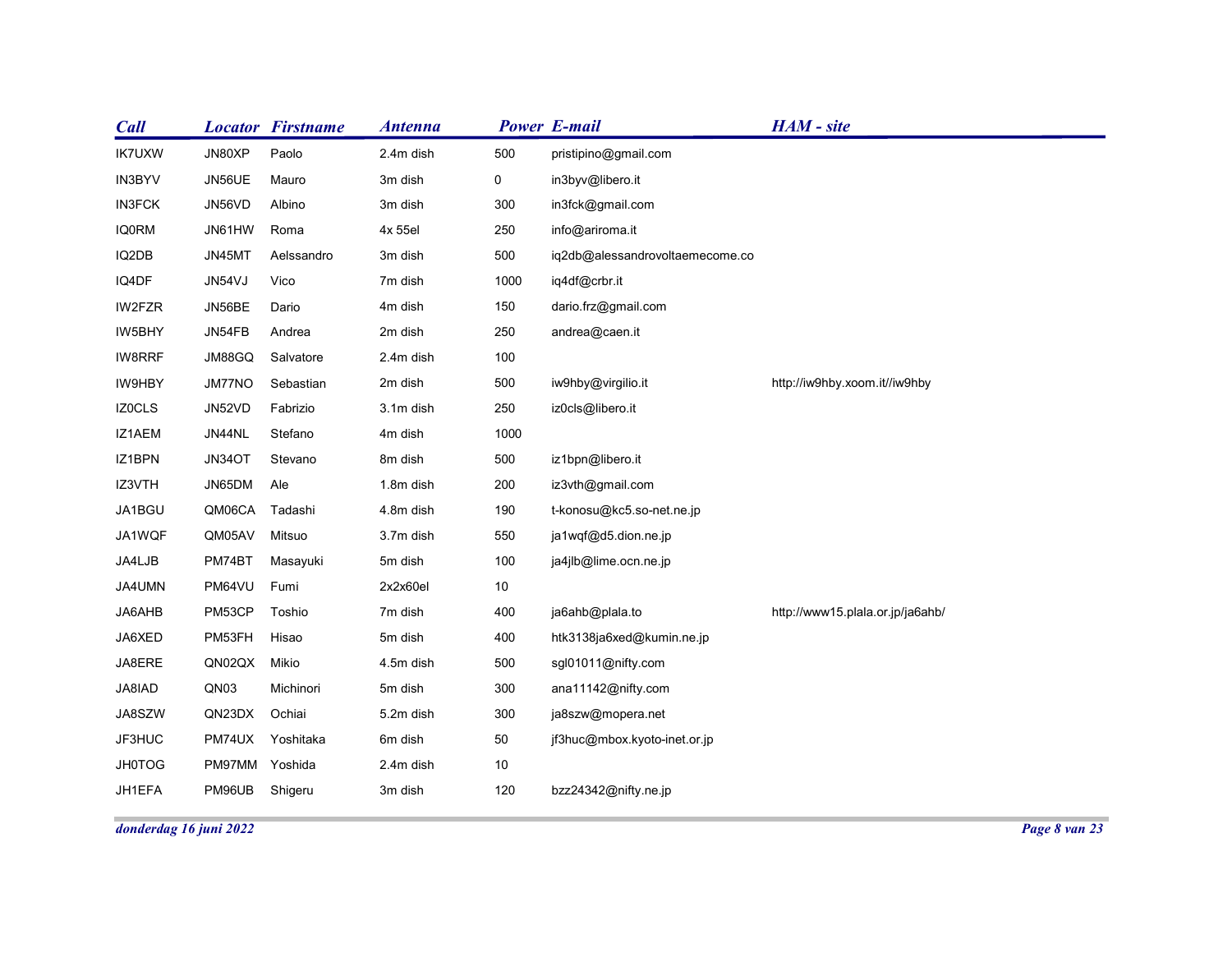| <b>Call</b>   |                           | <b>Locator Firstname</b> | <b>Antenna</b> |                    | <b>Power E-mail</b>                                         | HAM - site                                              |
|---------------|---------------------------|--------------------------|----------------|--------------------|-------------------------------------------------------------|---------------------------------------------------------|
| JH1KRC        | QM06AW Mike               |                          | 4.4m dish      | 500                | jh1krc@syd.odn.ne.jp                                        | http://bun.dokidoki.ne.jp/earth-moon-earth/photo/jh1krc |
| JH3AZC        | PM85CC                    | Kay                      | 3m dish        | 430                | jh3azc@jarl.com                                             |                                                         |
| JH3EAO        | PM74KR                    | Takao                    | 4.8m dish      | 200                | jh3eao@jarl.com, jh3eao@pop01.odn http://eme.dokidoki.ne.jp |                                                         |
| JH5LUZ        | PM63FK                    | Yasumana                 | 5m dish        | 500                | jh5luz@dokidoki.ne.jp                                       |                                                         |
| JH7OPT        | QM07DI                    | Masa                     | 8 x 30V        | 400                | jh7opt@jarl.com                                             |                                                         |
| JH7PAV        | QM07DI                    | Motoji                   | 2m dish        | 10                 | motjyost@yahoo.co.jp                                        |                                                         |
| JL1ZCG        | PM95UM                    | Nakayoshi                | 32x30el        | 300                |                                                             |                                                         |
| JN4VAX        | PM54VB                    | Hide                     | 32el Loop      | 10                 | jh6vax@mac.com                                              |                                                         |
| JR4AEP        | PM65RH                    | Kenichi                  | 4m dish        | 400                |                                                             |                                                         |
| JR4BRS        | PM65QK                    | Toshihiro                | 5.7m dish      | 200                |                                                             |                                                         |
| JR7PJS        | QM07AJ                    | Kazu                     | 4 x 45el Y     | 10                 | pjs1959@poppy.ocn.ne.jp                                     |                                                         |
| JR9NWC        | PM85BW Hideyuki           |                          | 4m dish        | 100                | jr9nwc@po.ttn.ne.jp;pxg01747@niftys                         |                                                         |
| JS6UJS        | PL24CK                    | Ochial                   | 3.6m dish      | 250                | ja8szw@moera.net                                            |                                                         |
| <b>K0PRT</b>  | DM88KJ                    | Gary                     | 18.3m dish     | 150                | wa2jqz@arrl.net                                             |                                                         |
| K0YW          | DM67ED                    | <b>Bruce</b>             | 9.1m dish      | 500                | k0yw@frontier.net                                           |                                                         |
| K1DS          | EL96VM                    | Rick                     | 2.4m dish      | 275                | rick1ds@hotmail.com                                         |                                                         |
| K1JT          | FN20QG Joe                |                          | 8m dish        | 500                |                                                             |                                                         |
| K2BLA         | EL99IA                    | Al                       |                | $\mathbf 0$        | tubadoc@cfl.rr.com                                          |                                                         |
| K2UYH         | FN20QG                    | Allen                    | 28ft dish      | 400                | alkatz@tcnj.edu;a.katz@ieee.org                             |                                                         |
| K3CB          | FM18VR                    | Owen                     |                | $\overline{0}$     | k3cb@earthlink.net                                          | http://k3cb.com                                         |
| K3WM          | <b>FN00EN</b>             | Wayne                    | 4.5m dish      | 600                | k3wm@verizon.net                                            |                                                         |
| K4EME<br>K4OP | FM08KF                    | Cowles                   | 3m dish        | 400<br>$\mathbf 0$ | candrus@mgwnet.com                                          | http://www.mgwnet.com/~candrus/                         |
| K4QF          | EM77AT John<br>EM64WU Ben |                          | 3.5m dish      | 250                | LoWeb@esp-inc.net                                           |                                                         |
| K5DN          | EL19AW                    | Bob                      |                | $\mathbf 0$        |                                                             |                                                         |
| K5DOG         | EM00XI                    | Steve                    | 3.6m dish      | 150                | steve@k5dog.com                                             |                                                         |
|               |                           |                          |                |                    |                                                             |                                                         |
|               | donderdag 16 juni 2022    |                          |                |                    |                                                             |                                                         |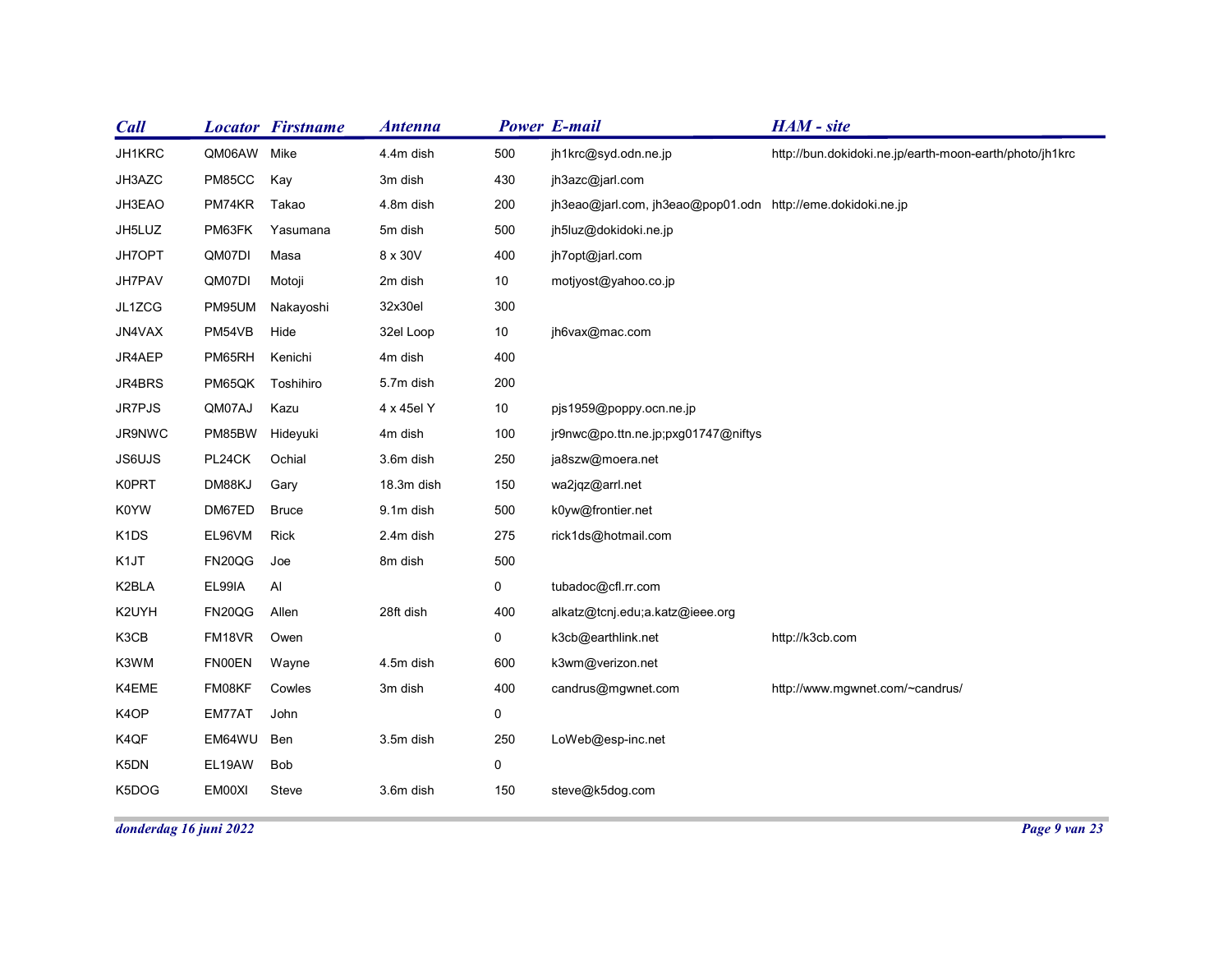| <b>Call</b>      |                       | <b>Locator Firstname</b> | <b>Antenna</b> |                | <b>Power E-mail</b>        | HAM - site                           |
|------------------|-----------------------|--------------------------|----------------|----------------|----------------------------|--------------------------------------|
| K5GW             | EM13UF                | Gerald                   | 6.9m dish      | 1500           | texasrf@aol.com            |                                      |
| K5JL             | <b>EM15</b>           | Jay G.                   | 8.5m dish      | 1500           | k5jl@att.net               |                                      |
| K5PJR            | EM37FA                | Tony                     | 5m dish        | 300            | k5pjr@centurytel.net       |                                      |
| K5QE             | EM31CJ                | Marshall                 | 4.5m dish      | 400            | k5QE@k5qe.com              | http://www.k5qe.com                  |
| K5SO             | DM66XW Joe            |                          | 8.6m dish      | 800            | k5so@valornet.com          | http://www.k5so.com                  |
| K6JEY            | DM03WT                | Doug                     | 2.3m dish      | 300            | drzarkof56@yahoo.com       |                                      |
| K6MG             | CM87WJ                | Gary                     | 8.5m dish      | 500            | ad6fp@lbachs.com           |                                      |
| K6VHF            | DM43CG                | Alex                     | 3.2m dish      | 300            | hamdaptor@gmail.com        |                                      |
| K7CA             | DM26KC                | Al                       | 3m dish        | 250            | k7ca@infowest.com          |                                      |
| K7EME            | DM42JH                | Doug                     | 3.7m dish      | 500            | dbgdds@outlook.com         |                                      |
| K7ULS            | <b>DN41</b>           | Mike                     | 55el Y         | $10\,$         | k7uls@yahoo.com            |                                      |
| K7XQ             | CM97QI                | Jeff                     | 3m dish        | 350            | k7xq@elite.net             | http://www.elite.ne/~k7xq/k7xq.html  |
| K7XW             | CN96XI                | Mark S.                  | 3m dish        | $50\,$         | mstucker@televar.com       |                                      |
| K8EB             | EN73CB                |                          | dish           | $\overline{0}$ |                            |                                      |
| K8ZR             | <b>EN91IQ</b>         | Tony                     | 3m dish        | 160            | temanuele@kentdisplays.com |                                      |
| K9KFR            | EN71GG                | Robert                   | 7.5m dish      | 500            | k9kfr@earthlink.net        |                                      |
| KA1GT            | FN54UJ                | Bob                      | 3m dish        | 200            | ka1gt@hotmail.com          |                                      |
| KA6U             | EL87SQ                | Peter                    | 1.8m dish      | 300            | petervh@cisco.com          |                                      |
| KB2SA            | DM13JA                | Bill                     | 1.9m dish      | 525            | curiousgmonk@gmail.com     |                                      |
| KB7Q             | DN45KQ                | Gene                     | 2.4m dish      | 350            | geneshea@gmail.com         |                                      |
| KD2LGX           | <b>FN13IG</b>         | Larry                    | 4 x 55el       | 600            |                            |                                      |
| KD3UY            | FM19LG                | <b>Bob</b>               | 2.7m dish      | 200            | kd3uy@comcast.net          | http://home.comcast.net/~kd3uy/site/ |
| KD5CHG<br>KD5FZX | FN31GM Matt           |                          | 1.8m dish      | 100            | mnlanese@gmail.com         |                                      |
|                  | EM12MP                | Mats                     | 5m dish        | 500            | kd5fzx@gmail.com           |                                      |
|                  |                       | Graham                   | 10m dish       | 750            | gh6mtr@hotmail.com         |                                      |
| KE4WBO<br>KE6ILX | EL96VW<br>CM99KE Jeff |                          | 4 x 22el Y     | 100            | ke6ilx@yahoo.com           |                                      |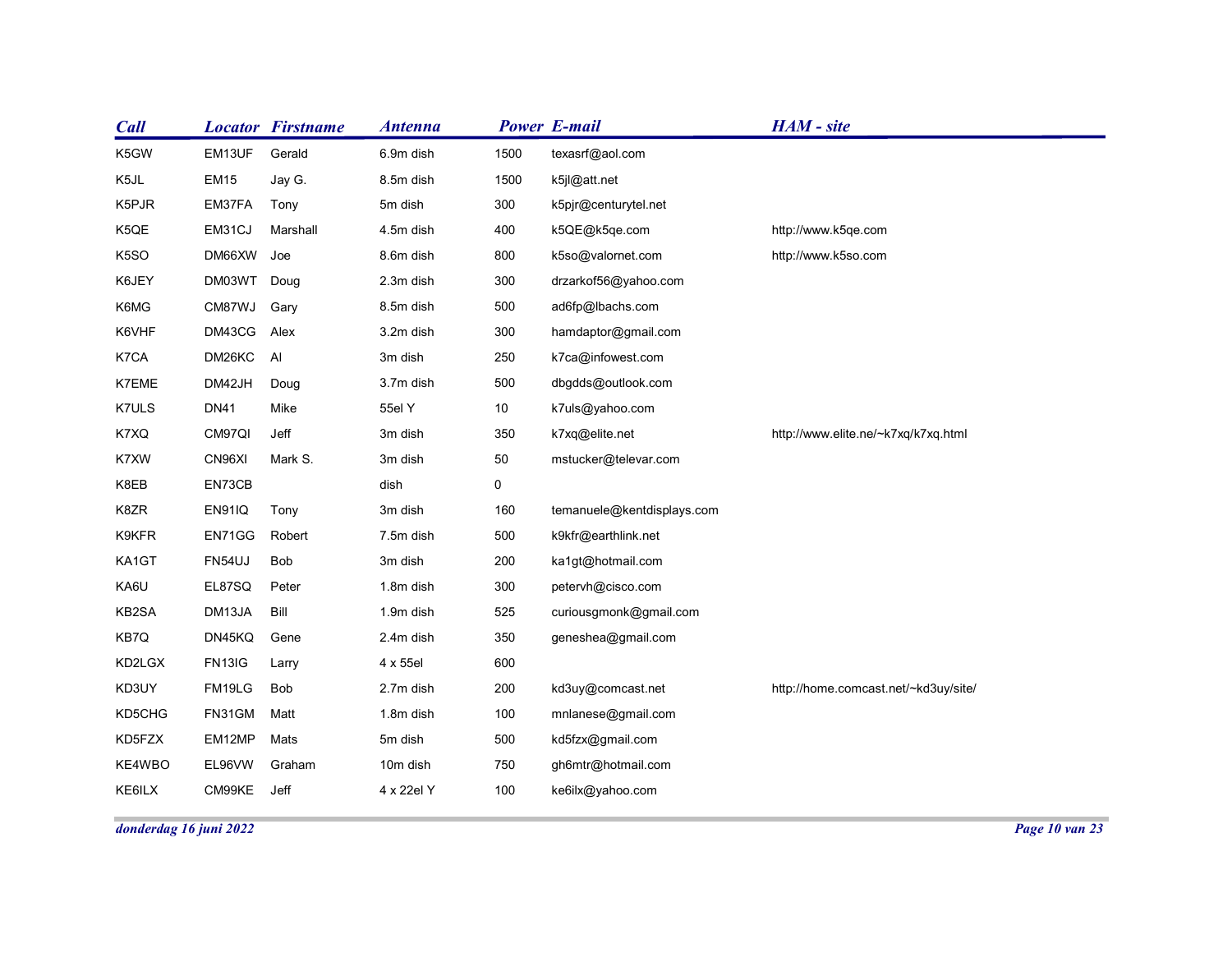| <b>Call</b>       | <b>Locator Firstname</b> |          | <b>Antenna</b>         |             | <b>Power E-mail</b>                    | HAM - site                                |
|-------------------|--------------------------|----------|------------------------|-------------|----------------------------------------|-------------------------------------------|
| KF2T              | FM19MA                   | George   | 1.8m dish              | 250         | george@molinar.tv                      |                                           |
| KF4OD             | FM18IV<br>Jim            |          | 44el Y                 | 35          | kf4od@hotmail.com                      |                                           |
| KJ7OG             | DM42MH                   | Stephen  | 2.8m dish              | $\mathbf 0$ | eagle@comcast.net                      |                                           |
| KL6M              | BP51DC<br>Mike           |          | 9.2m dish              | 300         | kl6m@qsl.net                           |                                           |
| KL7UW             | BP40IQ<br>Ed             |          | 4.9m dish              | 600         | kl7uw@acsalaska.net                    | http://www.kl7uw.com                      |
| <b>KNOWS</b>      | EN36MG<br>Carl           |          | 4.8m Dish              | 200         | carlhasbargen@q.com                    |                                           |
| KN <sub>2</sub> K | FM18EH<br>Ray            |          | 1.8m dish              | 360         | crohtun@aol.com                        |                                           |
| KU4XO             | EM84VT<br>Matt           |          | 2.4m dish              | 350         | comsac@charter.net                     |                                           |
| KW7MM             | DM43BI<br>Lionel         |          | 3m dish                | 750         | lionle.mogin@gmail.com                 |                                           |
| LA1TN             | JP33SA<br>Ottar          |          | 3m dish                | 150         | ottarve@gmail.com                      |                                           |
| LA2IMA            | JO59EI<br>Bjorn          |          | 1.9m dish              | 600         | la2ima@dudez.no                        |                                           |
| LA2Z<br>LA3EQ     | JO59EJ<br>JO28XJ<br>Jan  | Anders   | 4.4m dish<br>2.3m dish | 300<br>250  | anders@la8lf.com<br>j-lustru@online.no |                                           |
| LA4ANA            | JO59CU                   | Robert   | 1.9m dish              | 60          |                                        |                                           |
| LA8LF             | JO59BS                   | Anders   | 3.8m dish              | 500         | anders@la8lf.com                       | http://www.la8lf.com                      |
| LA9NEA            | JO59DX                   | Viggo M. | 3.6m dish              | 500         | la9nea@online.no                       |                                           |
| LU1C              | GF05OM Adrian            |          | 3.6m dish              | 200         | adrian.sinclair@multiradio.com.ar      | www.lu1c.com.ar                           |
| LU1CGB            | GF05WC<br>Adrian         |          | 3.6m dish              | 250         | adrian.sinclair@multiradio.com.ar      |                                           |
| LU1HKO            | FF78VN                   | Fernando | 3m dish                | 600         | fcostarelli@msn.com                    |                                           |
| LU8ENU            | GF05RL<br>Juan           |          | 2.4m dish              | 120         | lu8enu@gmail.com                       | https://sites.google.com/site/lu8enu/Home |
| LX1DB             | Willy<br><b>JN29CO</b>   |          | 10m dish               | 1500        | wbauer@pt.lu                           | http://www.lx1db.com                      |
| LY2BAW            | KO25KA<br>Tadas          |          | 1.8m dish              | $\mathbf 0$ | ly2baw@takas.lt                        |                                           |
| LY3DE             | KO25SJ<br>Darius         |          | 4x44el                 | 300         | darius.ly3de@gmail.com                 |                                           |
| LZ1DX             | KN22TK<br>Ned            |          | 5m dish                | 2000        | lz1dx@lz1dx.org                        |                                           |
| LZ2US             | KN12PQ<br>Marko          |          | 3.6m dish              | 1000        | Iz2us@dir.bg                           |                                           |
|                   |                          | Sasho    | 2.35m dish             | 200         |                                        |                                           |
| LZ4OC             | KN33KG                   |          |                        |             | lz4oc@abv.bg                           |                                           |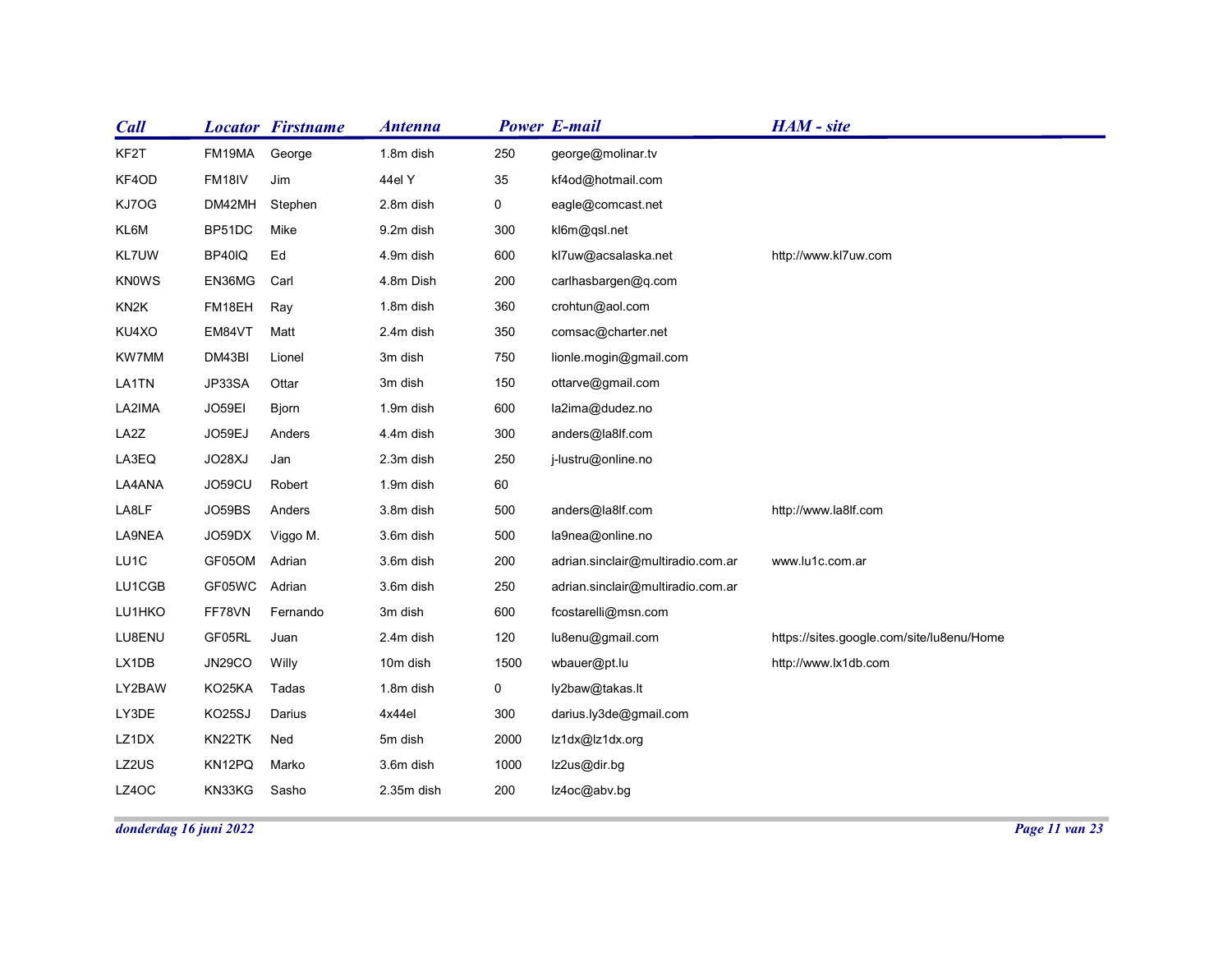| <b>Call</b>                    |                  | <b>Locator Firstname</b> | <b>Antenna</b>       |             | <b>Power E-mail</b>            | HAM - site                          |  |
|--------------------------------|------------------|--------------------------|----------------------|-------------|--------------------------------|-------------------------------------|--|
| <b>MODTS</b>                   | IO94IL           | Rob                      | 3.2m dish            | 300         | rob@m0dts.co.uk                |                                     |  |
| <b>MOELS</b>                   | JO01GN           | John                     | 2m dish              | 150         | m0els@yahoo.co.uk              | http://m0els.freebyte.us/index.html |  |
| <b>NOCTR</b>                   | EN26KL           | Skip                     | 3.4m dish            | 525         | skipn0ctr@gmail.com            |                                     |  |
| N0OY                           | EM18CT           | Pete                     | 8.5m dish            | 300         | petesias@yahoo.com             |                                     |  |
| N <sub>2</sub> EN <sub>D</sub> | FN24WH           | Lou                      | 2.5m dish            | 200         | lounux@gmail.com               |                                     |  |
| N <sub>2</sub> IQ              | FN13TD           | Mark                     | 14.6m dish           | 1500        | mark@nationalaudio.us          |                                     |  |
| N <sub>2QG</sub>               | <b>FM29</b>      | David                    | 3m dish              | 320         | prutchi@comcast.net            |                                     |  |
| N <sub>2</sub> UO              | FM06             | Marc                     | 3m dish              | 300         | lu6dw@yahoo.com                |                                     |  |
| N4BH                           | EM95OB           | Pat                      | 3m Dish              | 100         | pat@n4bh.com                   |                                     |  |
| N4CNN                          | EM93XD           | John                     | 3m dish              | $\mathbf 0$ | n4cnn@yahoo.com                |                                     |  |
| N4HN                           | EM95OE           | Tom                      | 2x45el Y             | 70          | n4hn@crolina.rr.com            |                                     |  |
| N4MW                           | FM17KN           | Dave                     | 3m dish              | 120         | n4mw@msn.com                   |                                     |  |
| N4PZ                           | EN52GB           | Steve                    | 4.9m dish            | 1000        | n4pz@live.com                  |                                     |  |
| N5BF                           | DM04VF           | Courtney                 | 3.8m dish            | 250         | courtney.duncan.n5bf@gmail.com |                                     |  |
| N6NU                           | CM87VL           | Andreas                  | 3m dish              | 350         | andreas@n6nu.org               |                                     |  |
| N6OVP                          | CM87             | David                    | 3m dish              | 300         | n6ovp@pacbell.net              |                                     |  |
| N6RMJ                          | DM25RE           | Pat                      | 4x 55el Yagi         | 150         | n6rmj@sbcglobal.net            |                                     |  |
| N6RZJ                          | CM99ER           | Daniel                   | 3m dish              | 42          | heartnspririt@hotmail.com      |                                     |  |
| N6VMO                          | CM94SQ           | John                     | 3m dish              | 300         | n6vmo@n6vmo.com                |                                     |  |
| N6WS                           | CM95RA Bill      |                          | 2x50el               | 900         | n6ws@n6ws.com                  |                                     |  |
| N7AM                           | CN87QO           | Jack                     | 9.1m dish            | 670         | jackriggs@comcast.com          |                                     |  |
| N7GP                           | DM42DW Tom       |                          | 5m dush              | 500         | wa8wzg@wa8wzg.net              |                                     |  |
| N8CQ                           | EM96             | Gary                     | 10m dish             | 300         | gabercr@nc.rr.com              | http://www.rfdesignpatterns.com     |  |
|                                | EN81FJ           | Craig<br>David           | 4.5m dish<br>3m dish | 125         | n8djb@coastalwave.net          |                                     |  |
| N8DJB                          |                  |                          |                      | 150         | n9hfontheair@gmail.com         |                                     |  |
| N9HF<br>N9JIM                  | EL99JF<br>CM87XI | Jim                      | 1.2m dish            | 500         | n9jim@packbell.net             |                                     |  |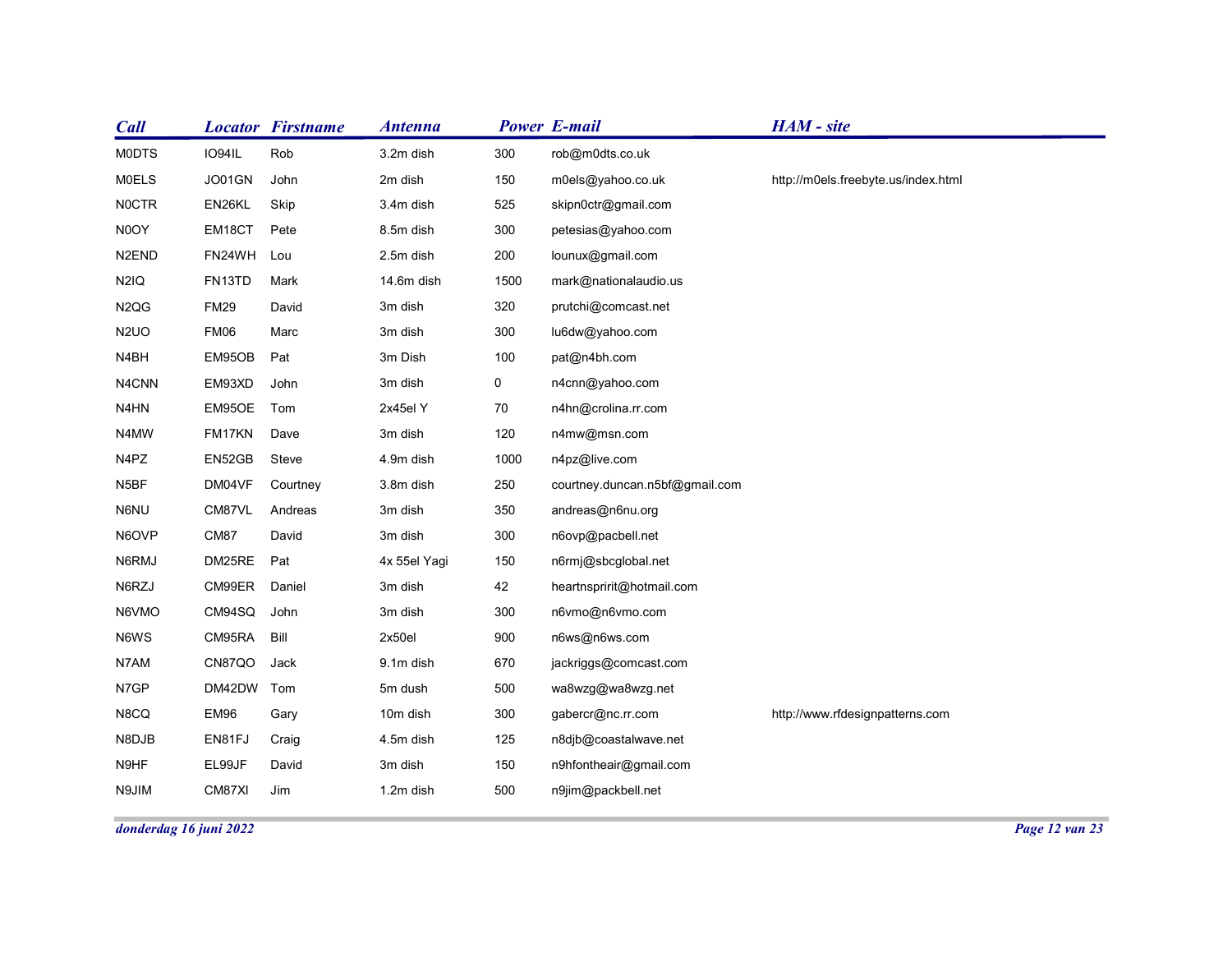| <b>Call</b>            |                  | <b>Locator Firstname</b> | <b>Antenna</b>      |             | <b>Power E-mail</b>                      | HAM - site                            |  |
|------------------------|------------------|--------------------------|---------------------|-------------|------------------------------------------|---------------------------------------|--|
| NA1V                   | DM43FG           | Jay                      | 4.2m dish           | 500         | whereisjay@gmail.com                     |                                       |  |
| NA4N                   | <b>FM18</b>      | Greg                     | 3m dish             | 500         | na4n@direcway.com                        | http://www.na4n.com                   |  |
| NA6E                   | DM35CE           | Bob                      | 4m dish             | 400         |                                          |                                       |  |
| NC <sub>11</sub>       | FN32OB           | Frank                    | 4.5m dish           | 1000        | eme@nc1i.com                             | http://www.gigapan.org/gigapans/62975 |  |
| NQ7B                   | <b>DM42OO</b>    | Chuck                    | 3m Dish             | 600         | jaffe.chuck@gmail.com                    |                                       |  |
| NT6V                   | CM87UV           | Michael                  | 2.4m dish           | 650         | michael.zuerch@gmail.com                 |                                       |  |
| NY2Z                   | FN02LA           | Jim H.                   |                     | $\mathbf 0$ | ny2z@madbbs.com                          |                                       |  |
| OE3FVU                 | JN78VE           | Franz                    | 2m dish             | 50          | OE3FVU@oe3fvu.eu                         | http://www.oe3fvu.eu                  |  |
| OE5JFL                 | JN68MG           | Hannes                   | 7.3m offsetdish     | 400         | oe5jfl@aon.at                            |                                       |  |
| OE5VRL                 | JN78DK           | Rudi                     | 3m dish             | 200         | rudi.wakolbinger@aon.net                 |                                       |  |
| OE9ERC                 | JN47VL           | Erich                    | 8m dish             | 2000        | erich@oe9erc.com                         | http://www.oe9erc.com                 |  |
| OE9GLV                 | JN47VL           | Gerhard                  | 3m dish             | 150         |                                          |                                       |  |
| OF1LRY                 | KP11AE           | Janne                    | 3.5m dish           | 200         |                                          |                                       |  |
| OG6B                   | KP20XW           | Zaba                     | 1.8m dish           | 300         | hube@operamail.com                       |                                       |  |
| OH1LRY                 | KP11AE           | Janne                    | 3.5m dish           | 200         |                                          |                                       |  |
| OH2AXH                 | KP20OK           | Pertti                   | 6.4m dish           | 500         |                                          |                                       |  |
| OH2DG                  | KP30CK           | Eino                     | 8m dish             | 400         | metsamakieino@gmail.com                  |                                       |  |
| OH3DP                  | KP10TT           | Hannu                    | 4x44el              | 150         | oh3dp@arrl.net                           |                                       |  |
| OH3MCK                 | KP11WL           | Petri                    | 4x 667Y 25dbi       | 200         | petri.kotilainen@nokia.com               |                                       |  |
| OH6NVQ<br>OK1CA        | KP13IP<br>JO70GM | Tomas<br>Franta          | 3m dish<br>10m dish | 150<br>500  | tomas@multi.fi<br>fr.strihavka@seznam.cz |                                       |  |
| OK1CS                  | JO70FD           | Emil                     | 4.5m dish           | 350         | ok1cs@gmail.com                          | http://ok1cs.blogspot.cz              |  |
|                        |                  |                          | 2.6m dish           | 1000        |                                          | http://www.ok1dfc.com                 |  |
| OK1DFC<br>OK1DST       | JN79FW<br>JN79EX | Zdenek<br>Alex           | 2.4m dish           | 160         | ok1dfc@seznam.cz<br>kobranov@amoscz.cz   |                                       |  |
| OK1IL                  | JN69XS           | Ivan                     | 3m dish             | 800         | ivaknn@gmail.com                         |                                       |  |
|                        |                  |                          |                     | 1000        | vladimir.masek@volny.cz                  |                                       |  |
| OK1KIR                 | JN79DW           | Antonin                  | 6.1m dish           |             |                                          |                                       |  |
| donderdag 16 juni 2022 |                  |                          |                     |             |                                          |                                       |  |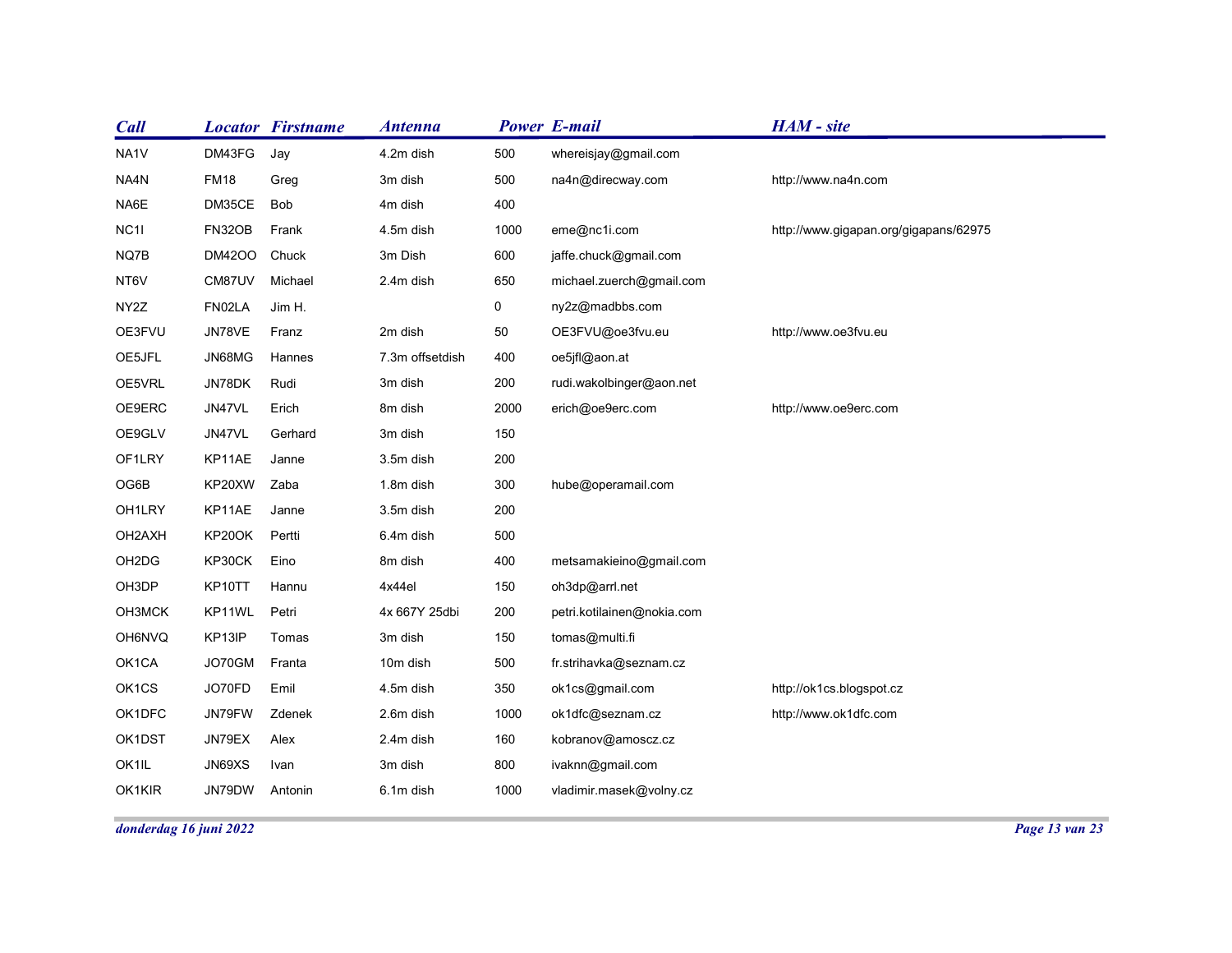| <b>Call</b>            |            | <b>Locator Firstname</b>  | <b>Antenna</b> |             | <b>Power E-mail</b>      | HAM - site                            |                |
|------------------------|------------|---------------------------|----------------|-------------|--------------------------|---------------------------------------|----------------|
| OK1TEH                 | JO70FD     | Matej                     | 1m dish        | 1000        | ok1teh@seznam.cz         | http://ok1teh.nagano.cz/equip2010.htm |                |
| OK1UGA                 | JO80CF     | Martin                    | 6m dish        | 50          |                          |                                       |                |
| OK1USW                 | JN69SN     | Ladislav                  | 1.8m dish      | 150         | ok1usw@gmail.com         |                                       |                |
| OK1YK                  | JN79ge     | Mirek                     | 4.5m dish      | 400         | ok1yk@volny.cz           |                                       |                |
| OK2DL                  | JN79WL     | Marek                     | 6m dish        | 1000        | ok2dl@seznam.cz          |                                       |                |
| OK2KJT                 | JN99AJ     |                           | 2.4m dish      | 150         | radioklub@ok2kjt.nl      |                                       |                |
| OK2PE                  | JN99CI     | Karel                     | 3.2m dish      | 500         | ok2pe@kbb.cz             |                                       |                |
| OK2ULQ                 | JN99CN     | Petr                      | 3.6m dish      | 0           | ok2ulq@sezam.cz          |                                       |                |
| OK3RM                  | JN69MS     | Zdenek                    | 4.8m dish      | 150         | z.hofbauer@centrum.cz    | http://ok3rm.cz                       |                |
| OK8WW                  | JN79DV     | Richard                   | 12ft dish      | 600         | ok8ww@hotmail.com        |                                       |                |
| OM1TF                  | JN88NF     | Stefan                    | 2.8m dish      | 100         | om1tf@qsl.net            |                                       |                |
| OM4XA                  | JN98EO     | Fere                      | 3m dish        | 200         | cesnekf@gmail.com        |                                       |                |
| OM6AA                  | JN99LB     | Rasto                     | 3m dish        | 150         | om6aa@stonline.sk        | http://www.webpark.sk/om6aa           |                |
| ON0EME                 | JO21JG     | Beacon 1296.000 3.7m dish |                | 500         | ejespers@telenet.be      | http://www.on0eme.org                 |                |
| ON4AOI                 | JO21BA     | Guy                       | 1.9m dish      | 500         | on4aoi_pda@skynet.be     |                                       |                |
| ON4BCB                 | JO21HC     | Walter                    | 4.8m dish      | 350         | on4bcb@telenet.be        |                                       |                |
| ON4BCV                 | JO21JI     | Kim                       | 1.9m dish      | 150         | kvb@telenet.be           |                                       |                |
| ON4BHM                 | JO21BE     | Guy                       | 3m dish        | 500         | on4bhm@telenet.be        |                                       |                |
| ON4LX                  | JO10SX Luc |                           | 3m dish        | 200         | on4lx@gmail.com          |                                       |                |
| ON4QQ                  | JO20HV     | Luc                       | 4m dish        | 150         |                          |                                       |                |
| ON5GS                  | JO21SC     | Dirk                      | 6m dish        | 200         | dirk.reyners@telenet.be  | http://www.qrz.com/db/on5gs           |                |
| ON5RR                  | JO20CX     | Marc                      | 6m dish        | 250         | moonbouncer.on@gmail.com |                                       |                |
| ON6JY                  | JO20VP     | Luc                       | 4m dish        | 1000        | Luc.Halbach@spacebel.be  |                                       |                |
| ON7FLY                 | JO10LT     | Ronald                    | 4m dish        | 125         | ronald@rts.be            |                                       |                |
| <b>ON7UN</b>           | JO21NG     | Eddy                      | 6.1m dish      | 2000        | ejespers@on7un.net       | http://www.on7un.net                  |                |
| OY3JE                  | IP62OA     | Jan                       | 2.4m dish      | $\mathbf 0$ | jan@egholm.fo            |                                       |                |
|                        |            |                           |                |             |                          |                                       | Page 14 van 23 |
| donderdag 16 juni 2022 |            |                           |                |             |                          |                                       |                |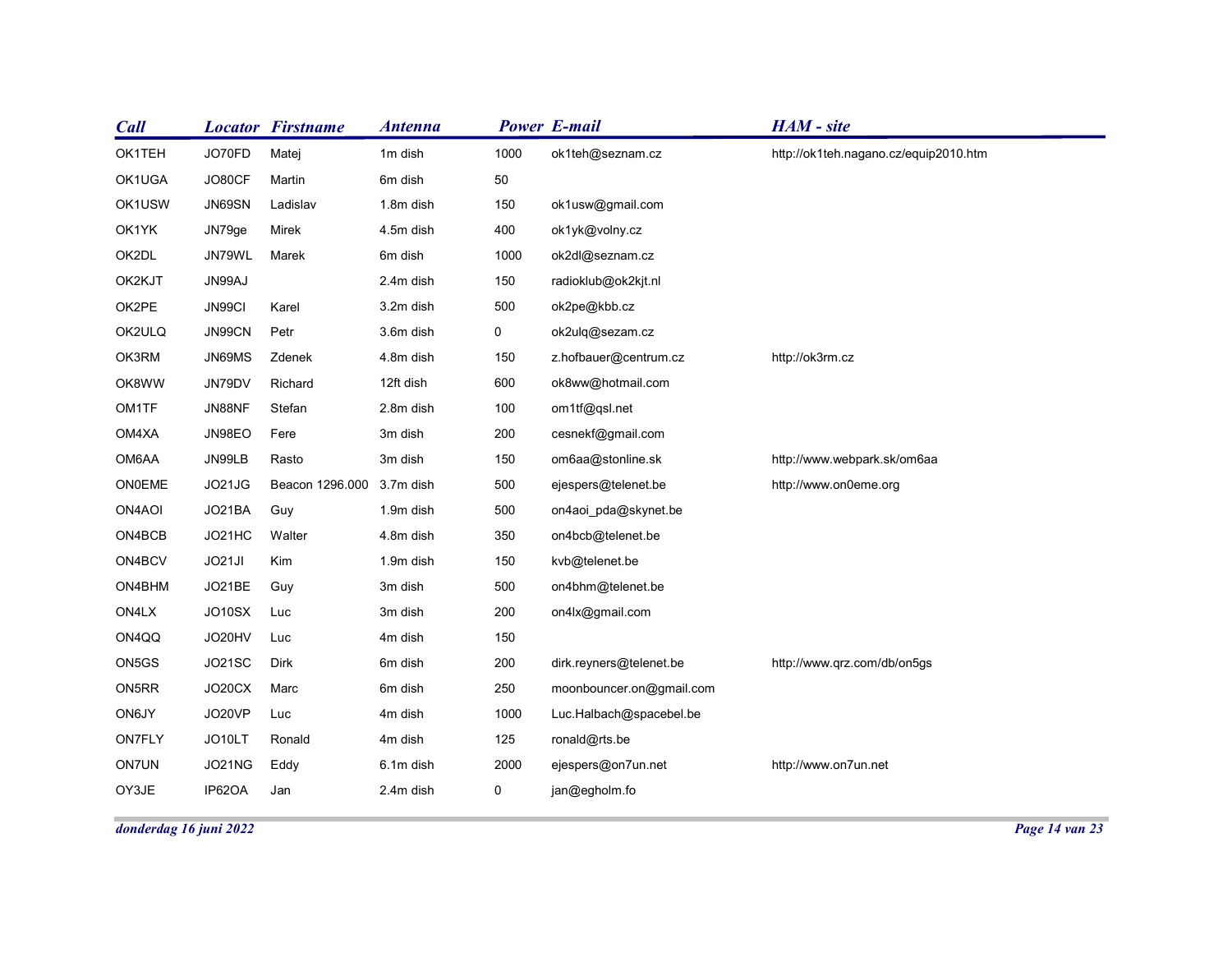| <b>Call</b>       |                  | <b>Locator Firstname</b> | <b>Antenna</b>     |              | <b>Power E-mail</b>                           | HAM - site                     |  |
|-------------------|------------------|--------------------------|--------------------|--------------|-----------------------------------------------|--------------------------------|--|
| OZ4MM             | JO55GH           | Stig                     | 10m dish           | 500          | gsvestergaard@gmail.com                       |                                |  |
| OZ6OL             | JO65DJ           | Hans Joerg               | 5m dish            | 350          | oz6ol@get2net.dk                              |                                |  |
| OZ9KY             | JO57GG           |                          | 2.4m dish          | 200          |                                               |                                |  |
| PA0BAT            | JO31FX           | Gerard                   | 3.7m dish          | 500          | pa0bat@amsat.org;geesi005@planet.             |                                |  |
| <b>PA0HRK</b>     | JO22DC           | Harke                    | 2.4m dish          | 150          | pa0hrk@gmail.com                              |                                |  |
| <b>PA0PLY</b>     | JO32LR           | Jan                      | 3m dish            | 400          | info@pa0ply.nl                                | http://www.pa0ply.nl           |  |
| PA0TBR            | JO21SL           | Ton                      | 3.5m dish          | $\mathbf{3}$ | pa0tbr@mubo.nl                                |                                |  |
| PA100THALE JO31FX |                  | Gerard                   | 3.7m dish          | 500          | pa0bat@amsat.org;geesi005@planet.             |                                |  |
| PA1PS             | JO21UX           | Peter                    | 3m dish            | 8            | Peterbennekom@hotmail.com                     |                                |  |
| PA2CHR            | JO32DB           | Chris                    | 44el               | 150          | post@pa2chr.nl                                | http://pa2chr.nl/              |  |
| PA2DW             | JO22GD           | Dick                     | 2.4m dish          | 400          | pa2dw@amsat.org                               |                                |  |
| PA2GWA            | JO22JR           | Guus                     | 3m dish            | 100          | pa2gwa@gmail.com                              |                                |  |
| PA3CQE            | JO21PL           | Frans                    | 3m dish            | 250          | pa3cqe@amsat.org                              |                                |  |
| PA3CSG            | JO21WD           | Geert H.M.               | 8.5m dish          | 1000         | geert.st@gmail.com                            | http://www.pa3csg.hoeplakee.nl |  |
| PA3DZL            | JO21LS           | Jac                      | 4.5m dish          | 700          | PA3DZL@icloud.com                             |                                |  |
| PA3FXB            | JO33KC           | Jan                      | 2.9m dish          | 300          | jvm@netvisit.nl, janvmu@gmail.com             |                                |  |
| PA7JB             | JO22MD           | John                     | 2.4m offsetdish    | 120          | pa7jb@ziggo.nl                                |                                |  |
| PE1CHQ            | JO22XG           | Harry                    | 4.5m dish          | 220          | harry_keizer@hotmail.com                      |                                |  |
| PE1DAB            | JO23RD           | Fred                     | 2x44el             | 275          | fred.schulze@xs4all                           |                                |  |
| PE1HNG<br>PE1LWT  | JO30AT<br>JO22VA | Ton<br>Jurgen            | 3m dish<br>3m dish | 160<br>180   | ritterbex@ltt.rwth-aachen.de<br>pe1lwt@me.com |                                |  |
| PE2TV             | JO32GH           | Bert                     | 3,5m dish          | 180          | aj.fidder@zonnet.nl                           |                                |  |
| PH0V              | JO22JP           | Hans                     | 2.5m dish          | 200          |                                               |                                |  |
|                   | JO11WM           | Joost                    | 3.7m dish          | 100          | jvgenderen@zeelandnet.nl                      | http://www.pi4z.org            |  |
|                   |                  |                          | 25m dish           | 150          | info@camras.nl                                | http://www.camras.nl           |  |
| PI4Z              |                  |                          |                    |              |                                               |                                |  |
| PI9CAM<br>PI9CM   | JO32ET<br>JO22VA | Jan<br>Jurgen            | 3m dish            | 200          | pe1lwt@me.com                                 |                                |  |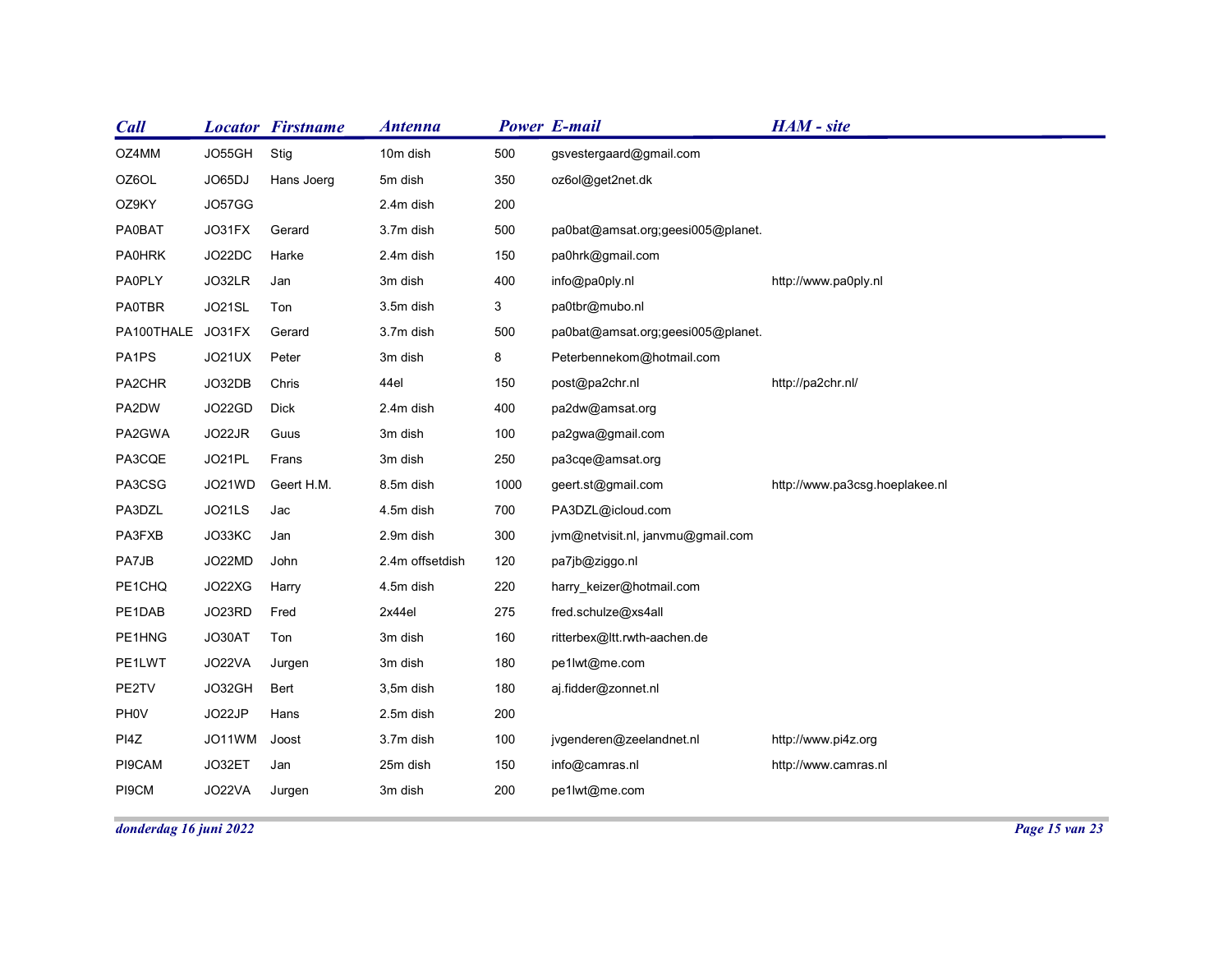| <b>Call</b>            |                  | <b>Locator Firstname</b> | <b>Antenna</b>       |                | <b>Power E-mail</b>             | HAM - site                                             |
|------------------------|------------------|--------------------------|----------------------|----------------|---------------------------------|--------------------------------------------------------|
| PY1UNU                 | GG87MP           | Angelo                   | 3.6m dish            | 75             | angelo.beghini@gmail.com        |                                                        |
| PY2ANE                 | GG66SH           | Orlando                  | 1.5m dish            | 20             | olcostaneto@brturbo.com.tr      |                                                        |
| PY2BS                  | GG66PJ           | <b>Bruce</b>             | 5.1m dish            | 600            | bruce@zirok.com                 |                                                        |
| PY2MJ                  | GG66RI           | Guilatur                 | 2.4m dish            | 10             | guilherme@designgroup.com.br    |                                                        |
| R <sub>1</sub> NW      | KP71HU           | Fedor                    | 4x50el               | 200            | r1nw@mail.ru                    |                                                        |
| R <sub>1</sub> NW      | KP71HU           | Fedor                    | 4x50el               | 800            | r1nw@mail.ru                    |                                                        |
| R4YM                   | LO36OD           | Genn                     | 2 x 50el             | 100            | r4ym@yandex.ru                  |                                                        |
| RA0ACM                 | <b>NO76</b>      | Sergej                   | 1.8m dish            | 100            | ra0acm@yandex.ru                |                                                        |
| RA2FGG                 | KO04GT           | Aleksandr                | 3m dish              | 200            | ra2fgg@mail.ru                  |                                                        |
| RA3AQ                  | KO85JE           | Dimitry                  | 3.4m dish            | 700            | ra3aq@vhfdx.ru                  |                                                        |
| RA3AUB                 | KO84QP           | Mikhail                  | 6m dish              | 500            | ra3aub@mail.ru                  |                                                        |
| RA3DGP                 | KO95FO           | Victor                   | 2m dish              | 100            | ra3dgp@yandex.ru                |                                                        |
| RA3EC                  | KO82PT           | Anatoly                  | 3m dish              | 200            | ra3ec@inbox.ru                  |                                                        |
| RA3EME                 | KO72PI           | Alex                     | 3.7m dish            | 800            | ra3eme@mail.ru                  |                                                        |
| RA3IS                  | KO76WU Sergey    |                          | 2m dish              | 8              | ra3is@mail.ru                   |                                                        |
| RA4HL                  | LO43FD           | Anatolly<br>Vadim        | 3m dish              | 500            |                                 |                                                        |
| RA9FLW<br>RD3DA        | LO88FD<br>KO84TF | Yuri                     | 2.4m dish<br>4m dish | 100<br>150     | ra9flw@mail.ru<br>rd3da@list.ru | http://www.vhfdx.ru/component/option.com_zoom/Itemid.9 |
| RD4D                   | LO32VA           | Yuri                     | 3.66m dish           | 800            | pressurefm@mail.ru              |                                                        |
| RD9SAC                 | LO91DH           | Eugene                   | 3.7m dish            | 200            | rd9sac@yandex.ru                |                                                        |
| RG3R                   | LO03VK           | Alexandr                 | 4x49el               | 200            | rg3r@mail.ru                    |                                                        |
| RK3T                   | LO61QW Nick      |                          | 3.7m dish            | 350            | rk3t@mail.ru                    |                                                        |
| RK4CR                  | LO21MA           | Roman                    |                      | $\overline{0}$ | rk4cr@nm.ru                     | http://www.qslnet.de/member/rk4cr/                     |
| RN3A                   | KO85NU           | Paul                     | 4x 50el              | 200            | paul@lifefor.net                |                                                        |
| RN3DCF                 | KO95CN           | Pawel                    | 4x50el               | 100            | rn3dcf@mail.ru                  |                                                        |
| RN3DKE                 | KO85RV           | Alexey                   | 4m dish              | 250            | rn3dke@mail.ru                  |                                                        |
|                        |                  |                          |                      |                |                                 |                                                        |
| donderdag 16 juni 2022 |                  |                          |                      |                |                                 | Page 16 van 23                                         |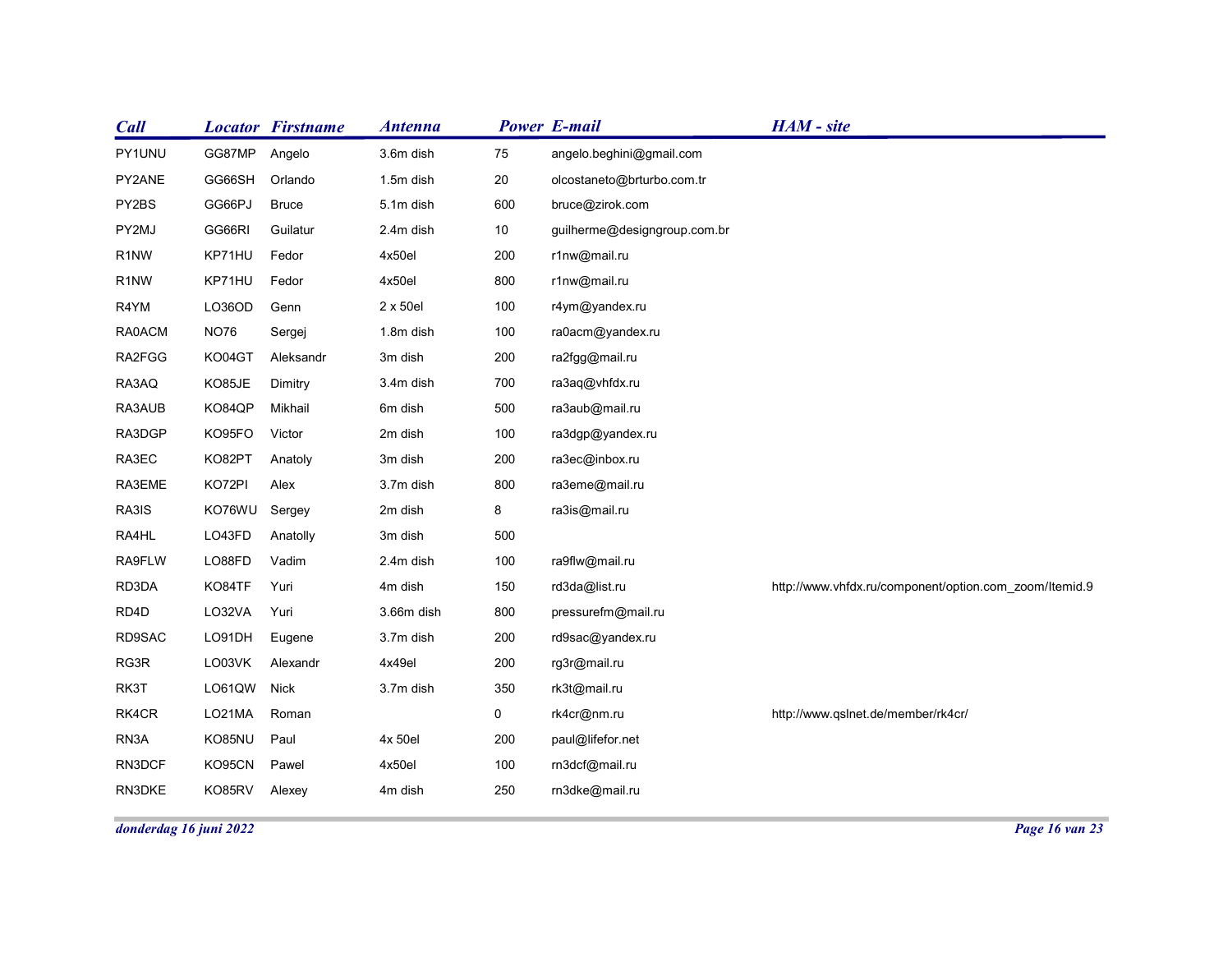| <b>Call</b>                  |                        | <b>Locator Firstname</b> | <b>Antenna</b>     |                | <b>Power E-mail</b>                | HAM - site |  |
|------------------------------|------------------------|--------------------------|--------------------|----------------|------------------------------------|------------|--|
| RN4AT                        | LN20LA                 | Yuri                     | 4m dish            | 100            | contest@pisem.net                  |            |  |
| RN6MA                        | LN06UQ                 | Viktor                   | 3m dish            | 250            |                                    |            |  |
| RT6DH                        | KN49SJ                 | Alexandr                 | 49el Yagi          | 150            | sasha-ua6@mail.ru                  |            |  |
| RU3ACE                       | KO85KG                 | Zinoviev                 |                    | $\overline{0}$ |                                    |            |  |
| RU4AN                        | LO20QG                 | Igor                     | 2x50el             | 150            | ru4an@list.ru                      |            |  |
| RU4HU                        | LO43OM                 | Andy                     | 2.4m dish          | 150            | ru4hu@yandex.ru                    |            |  |
| <b>RW0LDF</b>                | PN74VJ                 | Serge                    | 2.5m dish          | 350            | rw0ldf@mail.ru                     |            |  |
| RW3AG                        | KO85PO                 | Vlad                     |                    | $\mathbf 0$    | rw3ag@online.ru                    |            |  |
| RW3BP                        | KO85WS                 | Sergei                   | 3.4m dish          | 800            | rw3bp@vhfdx.ru                     |            |  |
| RW3PX                        | <b>KO84</b>            | Yuri                     | 4m dish            | 300            | rw3px@vandex.ru                    |            |  |
| RW3TY                        | LO26AH                 | Vadim                    | 2.3m dish          | 200            | rw3ty@mail.ru                      |            |  |
| RW3WWF                       | KO72QI                 | Kretov                   |                    | $\mathbf 0$    |                                    |            |  |
| RW4HW                        | LO43QM                 | Valery                   | 1.2m dish          | 120            | rw4hw@yandex.ru                    |            |  |
| RW6AG                        | KN95NA                 | Nikolai                  | 3.7m dish          | 300            |                                    |            |  |
| RW9FLW                       | LO88FD                 | Vadim                    | 2.4m dish          | 100            | ra9flw@mail.ru                     |            |  |
| RX6AIA                       | KN95LB                 | Yuri                     | 2.1m dish          | 300            |                                    |            |  |
| S50C                         | JN76JG                 | Matija                   | 2.48m dish         | 150            | s53mm@telia.com                    |            |  |
| S53MM                        | JN76GD                 | Matija                   | 3.6m dish          | $\overline{0}$ |                                    |            |  |
| <b>S57Q</b>                  | JN76PA                 | Tone                     | 2.4m dish          | 100            |                                    |            |  |
| S57SU                        | JN76EF                 | Uros                     | 1.2m dish          | 150            | uros.skrjanec@telekom.si           |            |  |
| S59DCD                       | JN76NL                 | Silvo                    | 6.1m dish          | 150            | s59dcd@gmail.com                   |            |  |
| SD3F                         | JP92AO                 | Karl G.<br>Millhill      | 5m dish            | 800<br>1000    | akw.sd3f@live.se                   |            |  |
| <b>SK0CT</b><br><b>SK0UX</b> | JO99BM<br>JO99BM       | Christer                 | 6m dish<br>6m dish | 1000           | sm0ncl@sk0ct.se<br>sm0ncl@sk0ct.se |            |  |
| SMOERR                       | JO89WJ                 | Mart                     | 55el Yagi          | 1000           |                                    |            |  |
| SM2CEW                       | KP15CR                 | Peter                    | 8m dish            | 600            | sm2cew@telia.com                   |            |  |
|                              |                        |                          |                    |                |                                    |            |  |
|                              | donderdag 16 juni 2022 |                          |                    |                |                                    |            |  |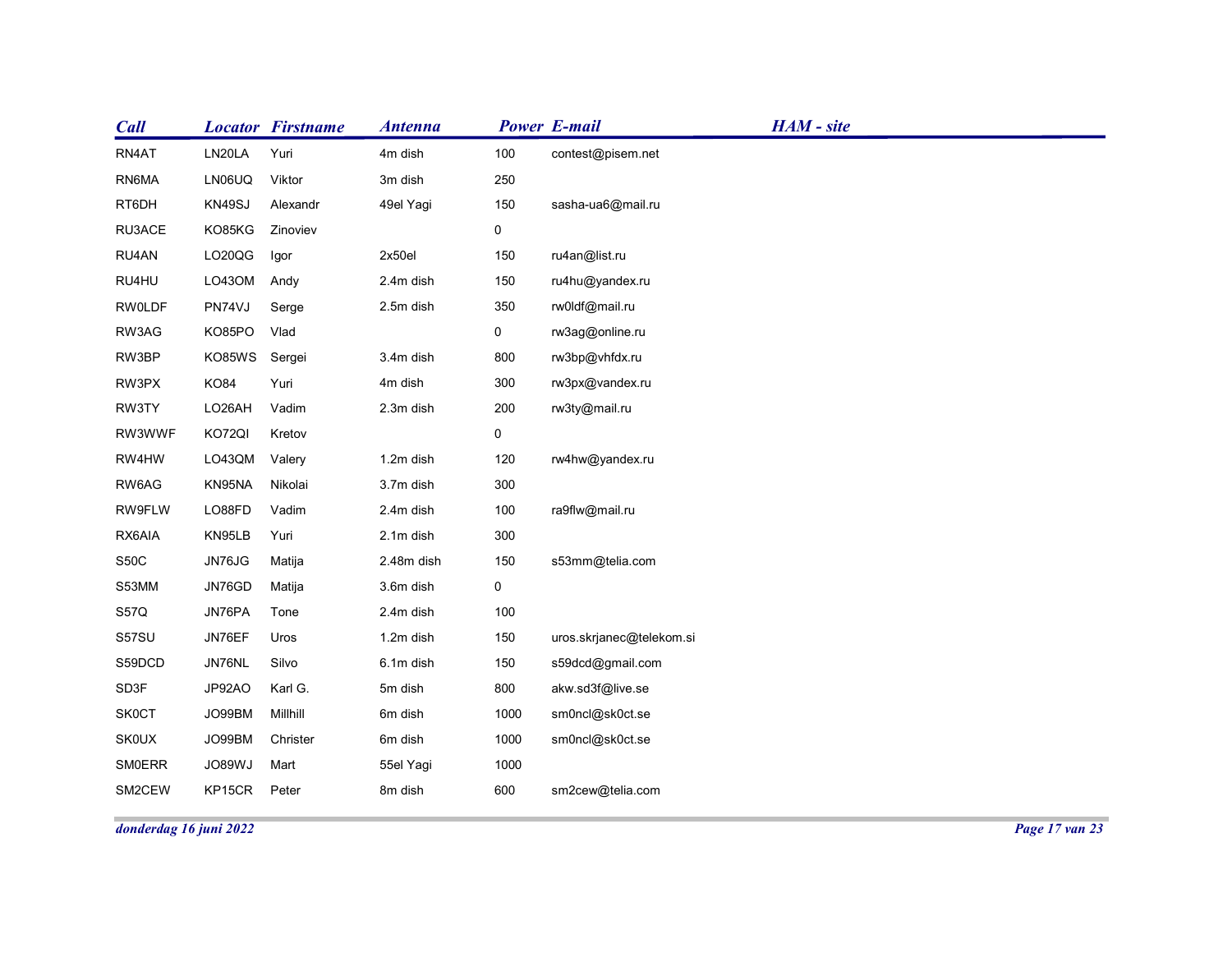| JO89NV           |                                                                                                                                       | 8m dish                                                                                                                                                                                                                                                             | 560                                                                                                                                                                            |                                                                                          |                                                                                                                                                                                                                                                                                                                                                     |                                                                                                 |
|------------------|---------------------------------------------------------------------------------------------------------------------------------------|---------------------------------------------------------------------------------------------------------------------------------------------------------------------------------------------------------------------------------------------------------------------|--------------------------------------------------------------------------------------------------------------------------------------------------------------------------------|------------------------------------------------------------------------------------------|-----------------------------------------------------------------------------------------------------------------------------------------------------------------------------------------------------------------------------------------------------------------------------------------------------------------------------------------------------|-------------------------------------------------------------------------------------------------|
| JO67CK           |                                                                                                                                       | 8m dish                                                                                                                                                                                                                                                             | 400                                                                                                                                                                            | sm6cku@jockert.se                                                                        |                                                                                                                                                                                                                                                                                                                                                     |                                                                                                 |
| JO57XJ           |                                                                                                                                       | 5.5m dish                                                                                                                                                                                                                                                           | 550                                                                                                                                                                            | ingolf.fhz@gmail.com                                                                     | http://www.2ingandlin.se/sm6fhz.htm                                                                                                                                                                                                                                                                                                                 |                                                                                                 |
| JO67BK           |                                                                                                                                       | 2.3m dish                                                                                                                                                                                                                                                           | 400                                                                                                                                                                            | sm6pgp@illipe.se                                                                         | www.illipe.se                                                                                                                                                                                                                                                                                                                                       |                                                                                                 |
| JO77EQ           |                                                                                                                                       | 4m dish                                                                                                                                                                                                                                                             | 300                                                                                                                                                                            | sm0fwz@yahoo.com                                                                         |                                                                                                                                                                                                                                                                                                                                                     |                                                                                                 |
| JO77IP           |                                                                                                                                       | 2.1m dish                                                                                                                                                                                                                                                           | 250                                                                                                                                                                            | sm7gep@gmail.com                                                                         |                                                                                                                                                                                                                                                                                                                                                     |                                                                                                 |
| JO94GH           |                                                                                                                                       | 3m dish                                                                                                                                                                                                                                                             | 500                                                                                                                                                                            | m@e.pl                                                                                   |                                                                                                                                                                                                                                                                                                                                                     |                                                                                                 |
| JO94FN           |                                                                                                                                       | 2m dish                                                                                                                                                                                                                                                             | 150                                                                                                                                                                            |                                                                                          |                                                                                                                                                                                                                                                                                                                                                     |                                                                                                 |
| JO81XR           |                                                                                                                                       | 3.6m dish                                                                                                                                                                                                                                                           | $\mathbf 0$                                                                                                                                                                    |                                                                                          |                                                                                                                                                                                                                                                                                                                                                     |                                                                                                 |
| JO82UM           |                                                                                                                                       | 3.8m dish                                                                                                                                                                                                                                                           | 500                                                                                                                                                                            |                                                                                          |                                                                                                                                                                                                                                                                                                                                                     |                                                                                                 |
| KO03HT           |                                                                                                                                       | 3m dish                                                                                                                                                                                                                                                             | 280                                                                                                                                                                            | sp4mpd@wp.pl                                                                             |                                                                                                                                                                                                                                                                                                                                                     |                                                                                                 |
|                  |                                                                                                                                       |                                                                                                                                                                                                                                                                     |                                                                                                                                                                                |                                                                                          |                                                                                                                                                                                                                                                                                                                                                     |                                                                                                 |
|                  |                                                                                                                                       |                                                                                                                                                                                                                                                                     |                                                                                                                                                                                |                                                                                          |                                                                                                                                                                                                                                                                                                                                                     |                                                                                                 |
|                  |                                                                                                                                       |                                                                                                                                                                                                                                                                     |                                                                                                                                                                                |                                                                                          |                                                                                                                                                                                                                                                                                                                                                     |                                                                                                 |
|                  |                                                                                                                                       |                                                                                                                                                                                                                                                                     |                                                                                                                                                                                |                                                                                          |                                                                                                                                                                                                                                                                                                                                                     |                                                                                                 |
|                  |                                                                                                                                       |                                                                                                                                                                                                                                                                     |                                                                                                                                                                                |                                                                                          |                                                                                                                                                                                                                                                                                                                                                     |                                                                                                 |
|                  |                                                                                                                                       |                                                                                                                                                                                                                                                                     |                                                                                                                                                                                |                                                                                          |                                                                                                                                                                                                                                                                                                                                                     |                                                                                                 |
|                  |                                                                                                                                       |                                                                                                                                                                                                                                                                     |                                                                                                                                                                                |                                                                                          |                                                                                                                                                                                                                                                                                                                                                     |                                                                                                 |
|                  |                                                                                                                                       |                                                                                                                                                                                                                                                                     |                                                                                                                                                                                |                                                                                          |                                                                                                                                                                                                                                                                                                                                                     |                                                                                                 |
|                  | Matt                                                                                                                                  | 3.7m dish                                                                                                                                                                                                                                                           | 250                                                                                                                                                                            | sq7dqx@poczta.onet.pl                                                                    |                                                                                                                                                                                                                                                                                                                                                     |                                                                                                 |
|                  |                                                                                                                                       |                                                                                                                                                                                                                                                                     |                                                                                                                                                                                |                                                                                          |                                                                                                                                                                                                                                                                                                                                                     |                                                                                                 |
| JO91UT<br>KM18NO | Jimmy                                                                                                                                 | 6.1m dish                                                                                                                                                                                                                                                           | $\mathbf 0$                                                                                                                                                                    | jimmyv@hol.gr                                                                            |                                                                                                                                                                                                                                                                                                                                                     |                                                                                                 |
|                  | KP15BO<br>JP60VD<br>JO69RK<br>JO79SD<br>KO02MM<br>JO80GL<br>JO81LB<br>JO80JK<br>JO91RT<br>KO00QV<br><b>JO91SS</b><br>KO10FF<br>JN99XN | <b>Locator Firstname</b><br>Hans<br>Lars-Berti<br>Stig<br>Lars<br>Anders<br>Bengt-Arne<br>Ingolf<br>Hannes<br>Ronny<br>Haakan<br>Marcel<br>Andrej<br>Marek<br>Dariusz<br>Marek<br>Jan<br>Henryk<br>Gregory<br>Andrzej<br>Chris<br>Ryszard<br>Mek<br>Robert<br>Rafal | <b>Antenna</b><br>1.2m dish<br>6m dish<br>3.8m dish<br>13m dish<br>3.7m dish<br>3m dish<br>4.5m dish<br>6.5m dish<br>6m dish<br>3m dish<br>4.5m dish<br>1.4m dish<br>6.4m dish | 200<br>1000<br>500<br>200<br>500<br>250<br>300<br>1300<br>500<br>500<br>350<br>90<br>400 | <b>Power E-mail</b><br>sandrwes@communique.se<br>sm4dhn@labetech.se<br>stig.ake.larsson@gmail.com<br>sm4ive@telia.com<br>jatk@live.se<br>sp3xbo@op.pl<br>sp3tlj@poczta.onet.pl<br>jan.galuhn@wp.pl<br>sp6gwn@wp.pl<br>sp6itf@neostrada.pl<br>sp6jlw@wp.pl<br>sp7dcs@wp.pl<br>ryszard@sp7exy.pl<br>sp7vc@wp.pl<br>sp8rhp@onet.pl<br>sp9vfd@yahoo.com | HAM - site<br>http://w1.191.telia.com/~u19104635<br>http://sp7dcs.vgj.pl<br>http://www.sp7vc.pl |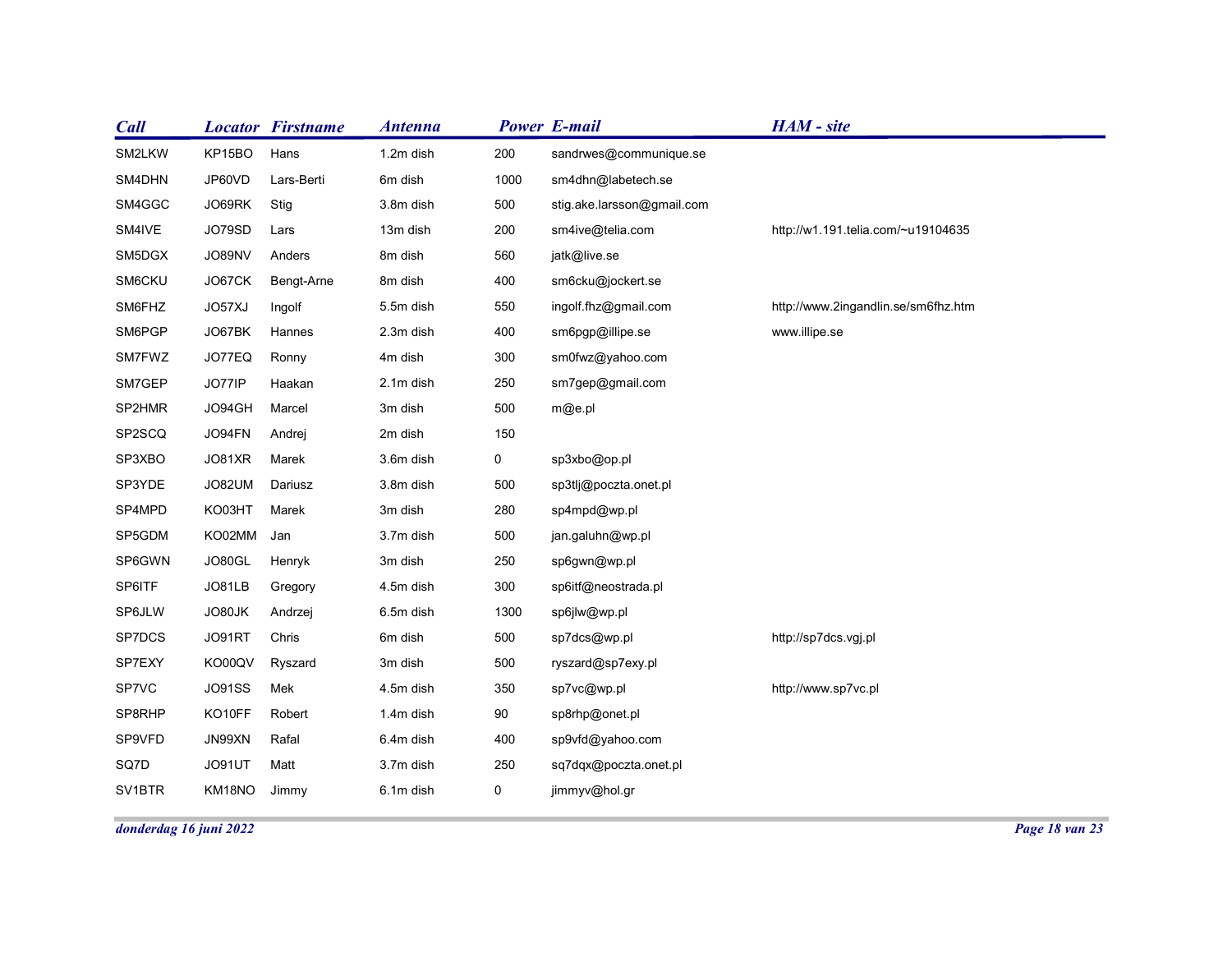| <b>Call</b>       |                        | <b>Locator Firstname</b> | <b>Antenna</b> |                | <b>Power E-mail</b>               | HAM - site |  |
|-------------------|------------------------|--------------------------|----------------|----------------|-----------------------------------|------------|--|
| SV1CAL            | <b>KM17</b>            | Michael                  | 2m dish        | 45             | michael_margaras@yahoo.gr         |            |  |
| SV1DNU            | KM18VB                 | Filip                    | 3m dish        | 60             | filip_sv1dnu@yahoo.gr             |            |  |
| SV1OAA            | KM27DP                 | Costas                   | 3.7m dish      | 250            | sv1oaa@hotmail.com                |            |  |
| SV3AAF            | KM17KO                 | Petros                   | 3.9m dish      | 1000           | pgiog@rocketmail.com; sv3aaf@yaho |            |  |
| SV8CS             | KM07JS                 | Spiros                   | 35el           | 20             | sv8cs@otenet.gr                   |            |  |
| SV8KOU            | KM07KR                 | Tasos                    | 3m dish        | 150            | sv8kou@hotmail.com                |            |  |
| TO <sub>1</sub> Q | FK96HG                 | Burt                     | 3m dish        | 300            |                                   |            |  |
| UA1CCU            | KP60SR                 | Kosta                    | 2m dish        | 120            | nikks1@mail.ru                    |            |  |
| UA3MBJ            | KO87QV                 | Nicolaj                  | 3m dish        | 20             | ua3mbj@rambler.ru                 |            |  |
| UA3PTW            | KO93BS                 | Dimitrij                 | 4.5m dish      | 250            | ua3ptw@inbox.ru                   |            |  |
| UA3TCF            | LO26IU                 | Alexandr                 | 2.2m dish      | 100            | ua3tcf@mail.ru                    |            |  |
| UA4AAV            | LO21FD                 | Victor                   | 4.5m dish      | $\mathbf 0$    | ua4aav@mail.ru                    |            |  |
| UA5Y              | KO72PI                 | Alexander                |                | $\overline{0}$ | rk3wwf@mail.ru                    |            |  |
| UA6AH             | KN94BU                 | Nikolay                  | 2m dish        | 200            | ua6ah@mail.ru                     |            |  |
| UA6LCN            | KN97KF                 | George                   | 3m dish        | 500            | ua6lcn@mail.ru                    |            |  |
| UA9FA             | LO87DX Vlad            |                          | 2.2m dish      | 400            |                                   |            |  |
| UA9FAD            | LO88AA                 | Viktor                   | 3m dish        | 100            | ua9fad@gmail.com                  |            |  |
| UA9FEM            | LO78UB                 | Kosty                    | 2.3m dish      | 100            | konin_sergey@mail.ru              |            |  |
| UA9UHN            | NO33HU Stas            |                          | 3.7m dish      | 80             | ua9uhn@mail.ru                    |            |  |
| UA9YLU            | MO92HX Victor          |                          | 4.5m dish      | 300            | ua9ylu@mail.ru                    |            |  |
| UB4UAA            | LO24OG                 | Denis                    | 4.6m dish      | 40             | wdw-d@mail.ru                     |            |  |
| UD2F              | KO04HR Val             |                          | 50el RA3AQ     | 100            | ud2f@bk.ru                        |            |  |
| UN6PD             | MN69JM                 | Nikolai                  | 3m dish        | 500            | un6pd@inbox.ru                    |            |  |
| UN7GK             | MN83LJ                 | Vladimir                 | 4x55el LoopY   | 250            | un7gk@mail.ru                     |            |  |
| <b>UN7PDP</b>     | MN69JM                 | Nikolay                  | 3m dish        | 300            |                                   |            |  |
| VA3ELE            | FN03DM                 | Peter                    | 1.8m dish      | 150            | maximumthreshold@yahoo.com        |            |  |
|                   | donderdag 16 juni 2022 |                          |                |                |                                   |            |  |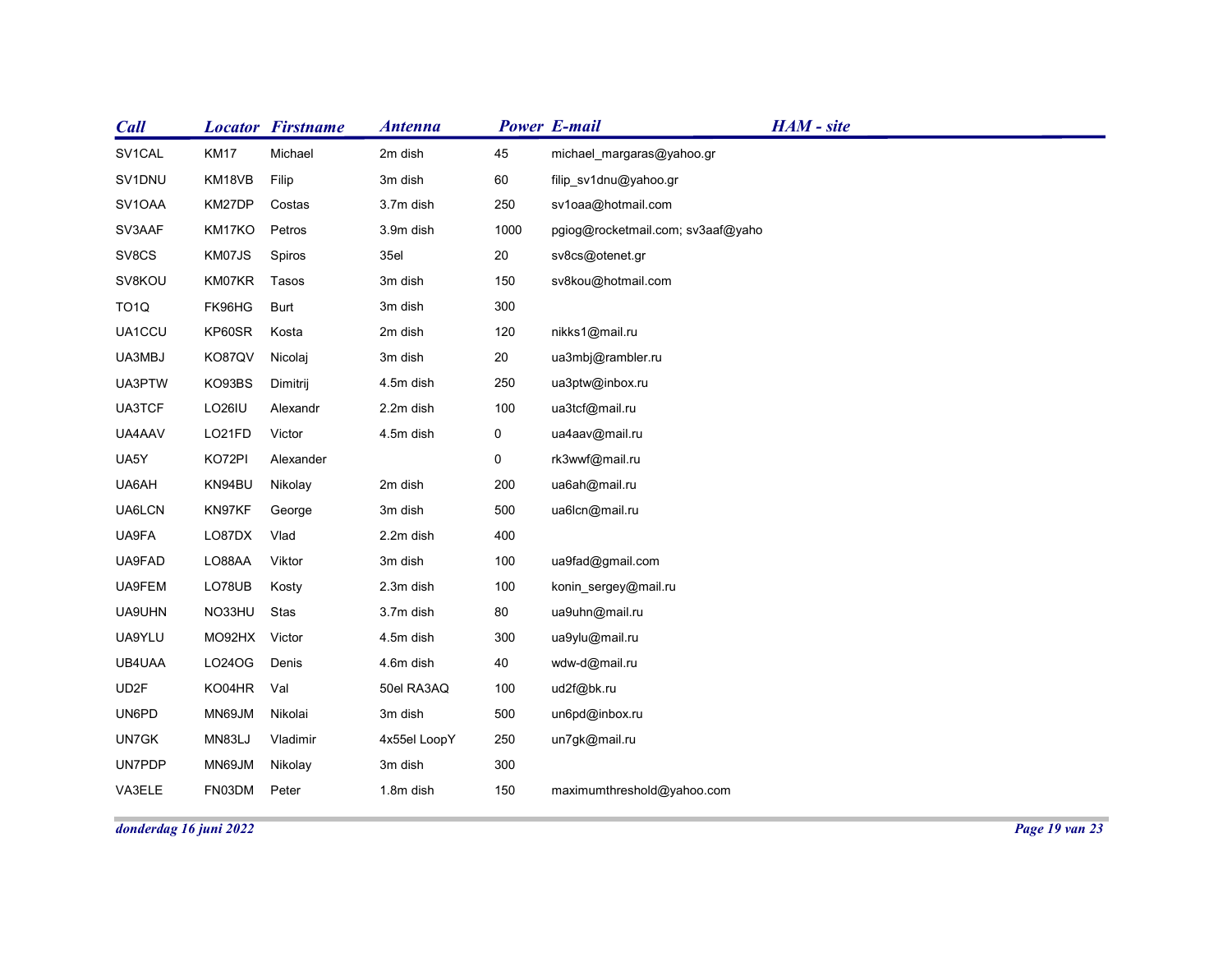| <b>Locator Firstname</b><br><b>Call</b><br><b>Antenna</b>           | <b>Power E-mail</b> |                                             | HAM - site                              |
|---------------------------------------------------------------------|---------------------|---------------------------------------------|-----------------------------------------|
| VA3TO<br>FN03BI<br>Hugh<br>2.3m dish                                | 75                  | hughd@cogeco.ca                             |                                         |
| DO44UK<br>Randy<br>3m Dish<br>VA6EME                                | 500                 | randy@va6eme.ca                             |                                         |
| <b>CN89OG</b><br>Mark<br>VA7MM<br>3m dish                           | 200                 | va7mm@rac.ca                                | http://www3.telus.net/public/va7mm/eme/ |
| VE2UG<br>FN35GS<br>Rene<br>3m dish                                  | 35                  | barbeau_rene@yahoo.com                      |                                         |
| FN25BK<br>VE2ZAZ<br>Bert<br>3.2m dish                               | 25                  | ve2zaz@yahoo.ca                             |                                         |
| EN58IJ<br>VE3KRP<br>Eddie<br>3.1m dish                              | 200                 | eddie@tbaytel.net                           |                                         |
| FN05NS<br>Bill<br>3m dish<br>VE3NXK                                 | 200                 | ve3nxk@gmail.com                            |                                         |
| EN19LU<br>VE4MA<br>Barry<br>3m dish                                 | 600                 | ve4ma@shaw.ca                               |                                         |
| DM43FK<br>1.5m dish<br>Barry<br>VE4MA/K7                            | 250                 | barryve4ma@gmail.com                        |                                         |
| Shawn<br>3.7m dish<br>VE4SA<br>EN19LU                               | 400                 | ve4sa@rac.ca                                |                                         |
| VE5KKZ<br>DO51PD<br>Kees<br>3m dish                                 | 150                 | kaperk@sasktel.net                          |                                         |
| Skip<br>6.4m dish<br>VE6BGT<br>DO32FK                               | 800                 | macaulay.skip@gmail.com                     |                                         |
| VE6TA<br>DO33GS<br>Grant<br>5.5m dish                               | 600                 | ve6ta@clearwave.ca                          |                                         |
| VE7ZD<br>CN89LF<br>Kevin<br>2.4m dish                               | 300                 | mcquiggi@sfu.ca                             |                                         |
| VK1VP<br>QF44NR<br>Edvins<br>4x50el WU                              | 200                 |                                             |                                         |
| QF68FC<br>Mark<br>VK2AMS<br>2.3m Dish<br><b>Brett</b><br>3.85m dish | 120                 | waddie3@bigpond.com                         |                                         |
| QF56SV<br>VK2CBD<br>VK2DVZ<br>QF68GD<br>Ross<br>2.4m dish           | 100<br>120          | brettjdawson@gmail.com<br>vk2dvz@wia.org.au | http://www.qsl.net/vk2cbd/index.html    |
| QF46PV<br>VK2JDS<br>Dave<br>5m dish                                 | 130                 | vk2jds@hotmail.com                          |                                         |
| QF55MW Kirk<br>VK2MER<br>3.9m dish                                  | 30                  | kirkmercer@optusnet.com.au                  |                                         |
| VK3AQD<br>QF33IK<br>Chris<br>2.4m dish                              | 200                 | christopher_glanville@yahoo.com.au          |                                         |
| VK3NX<br>QF21CT<br>Charlie<br>3.7m dish                             | 300                 | ibnkarim@bigpond.net.au                     | http://www.vk3nx.com                    |
| 3m dish<br>FN05N§<br>Bill<br>VK3NXK                                 | 120                 | vk3nxk@gmail.com                            |                                         |
| VK3VJP<br>QF12WL<br>James<br>2.4m dish                              | 400                 | james@thirdglance.com                       |                                         |
| QG62NI<br>Roland<br>Gridpack<br>VK4FB                               | 120                 | vk4fb@wia.org.au                            |                                         |
| VK4TL<br>QH22OV<br>3.7m dish<br>John                                | 100                 | radcool@tpg.com.au                          |                                         |
|                                                                     |                     |                                             |                                         |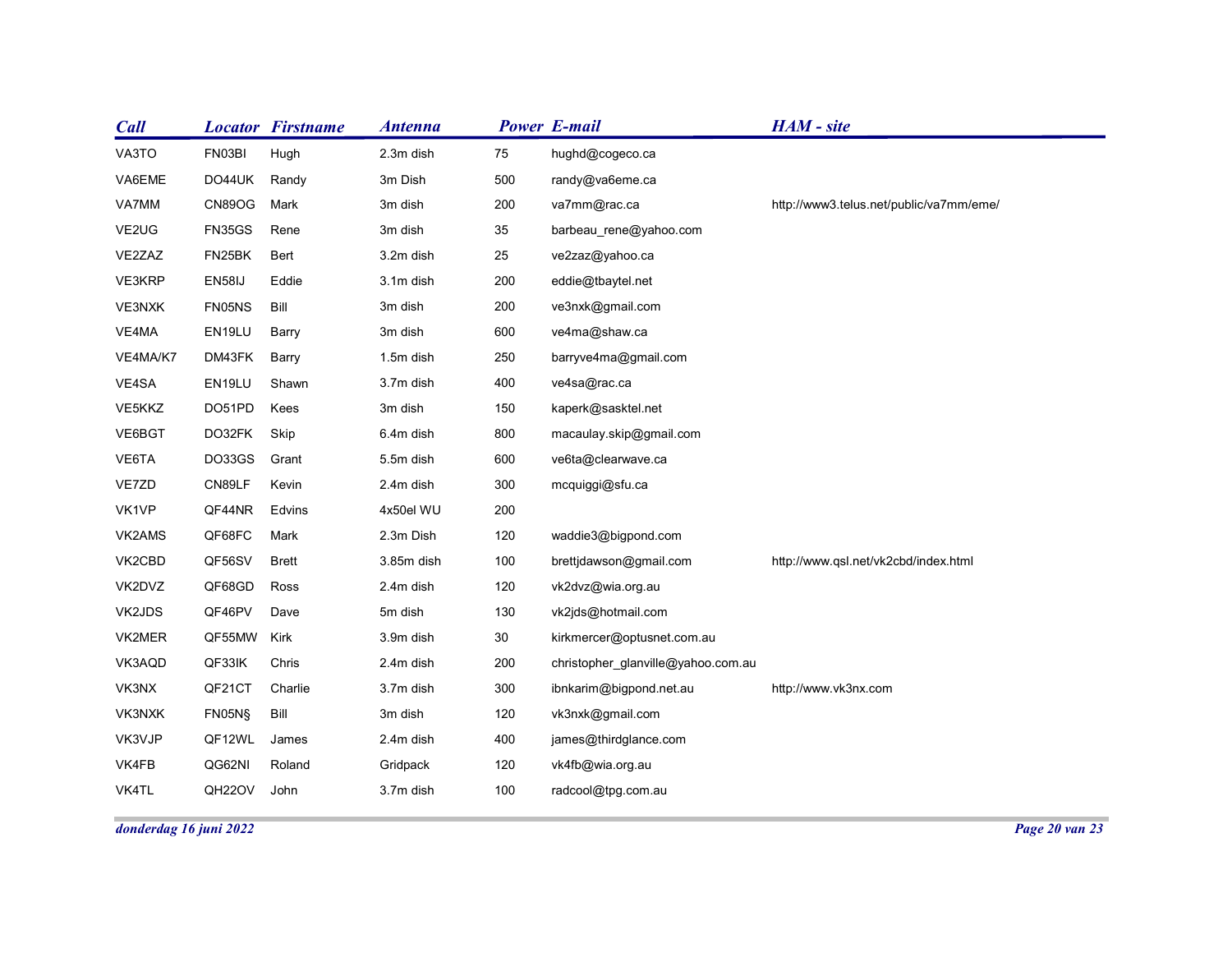| Call         | <b>Locator Firstname</b>              | <b>Antenna</b>    |                | <b>Power E-mail</b>                  | HAM - site        |  |
|--------------|---------------------------------------|-------------------|----------------|--------------------------------------|-------------------|--|
| VK5FA        | PF95ID<br>Van                         | 1.8m dish         | $\overline{0}$ | vk5fa_1@adam.com.au                  |                   |  |
| VK5MC        | QF02EJ<br>Chris                       | 9.8m dish         | 65             | cskeer@seol.net.au                   |                   |  |
| VK6EME       | QF78XC<br>Keith                       | 2.3m dish         | 300            | keith@vk6eme                         |                   |  |
| VK6KCC       | OF78WD<br>Alex                        | 3m dish           | 200            | alex2003@iinet.nwt.au                |                   |  |
| VK7MO        | QE37PC<br>Rex                         | 2.3m dish         | 100            | rmoncur@bigpond.net.au               |                   |  |
| VP8EME       | GD08ME<br>Kuzma                       | 2.4m dish         | 200            | vp8eme@ktv.co.fk                     |                   |  |
| W1AIM        | <b>FN34U</b><br>Chip                  | 4.9m dish         | 150            | w1ghz.vt@gmail.com                   |                   |  |
| W1LY         | William<br>FN41HM                     | 1.8m dish<br>dish | 350            |                                      |                   |  |
| W1PV<br>W1VK | FN20JQ<br>Skip<br><b>FM17</b><br>John | 2.4m dish         | 400<br>200     | flathood@rcn.com<br>w1vk@outlook.com |                   |  |
| W2HRO        | FN20NH<br>Paul                        | 3m dish           | 250            | w2hro.fn20@gmail.com                 |                   |  |
| W2LPL        | FN20SK<br>Les                         | 2.4m dish         | 150            | llistwa@gmail.com                    |                   |  |
| W2NNN        | FN20RN<br>Fred                        | 3.6m dish         | $\overline{0}$ | w2nnn1@gmailcom                      |                   |  |
| W2ZQ         | Paul<br><b>FN20OG</b>                 | 3m dish           | 250            | w2hro.fn20@gmail.com                 |                   |  |
| W3CJK        | FN41HM Bill                           | 1.8m dish         | 400            | n46jenny@gmail.com                   |                   |  |
| W3HMS        | FN10MF<br>John                        | 3m dish           | 500            | w3hms@aol.com                        |                   |  |
| W3HZU        | FN10PA Tim                            | 4.5m dish         | 100            | barefoot.tim@gmail.com               |                   |  |
| W4OP         | EM85MM Dale                           | 15' dish          | 850            | parinc1@frontier.com                 |                   |  |
| W4SM         | FM08QA<br>Stacey                      | 4.5m dish         | 350            | semills@virginia.edu                 |                   |  |
| W5AFY        | EM04ID<br>Dan                         | 5m dish           | 300            | w5afy@w5afy.net                      |                   |  |
| W5GLD        | Richard<br>EM15AU                     | 4.5m dish         | 300            | richardmo2@pldi.net                  |                   |  |
| W5LUA        | EM13QC AI                             | 5m dish           | 500            | w5lua@sbcglobal.net                  |                   |  |
| W6YX         | CM87WJ John                           | 8m dish           | 500            | w6yx-info@w6yx.stanford.edu          |                   |  |
| <b>W7IUV</b> | DN07DG<br>Larry                       | 2.1m dish         | 75             | larry@w7iuv.com                      | http://w7iuv.com/ |  |
| W7JM         | DM46KH<br>John                        | 12m dish          | 200            |                                      |                   |  |
| W7MEM        | DN17NT<br>Mark E.                     | 12 foot dish      | 50             | w7mem@msn.com                        |                   |  |
|              |                                       |                   |                |                                      |                   |  |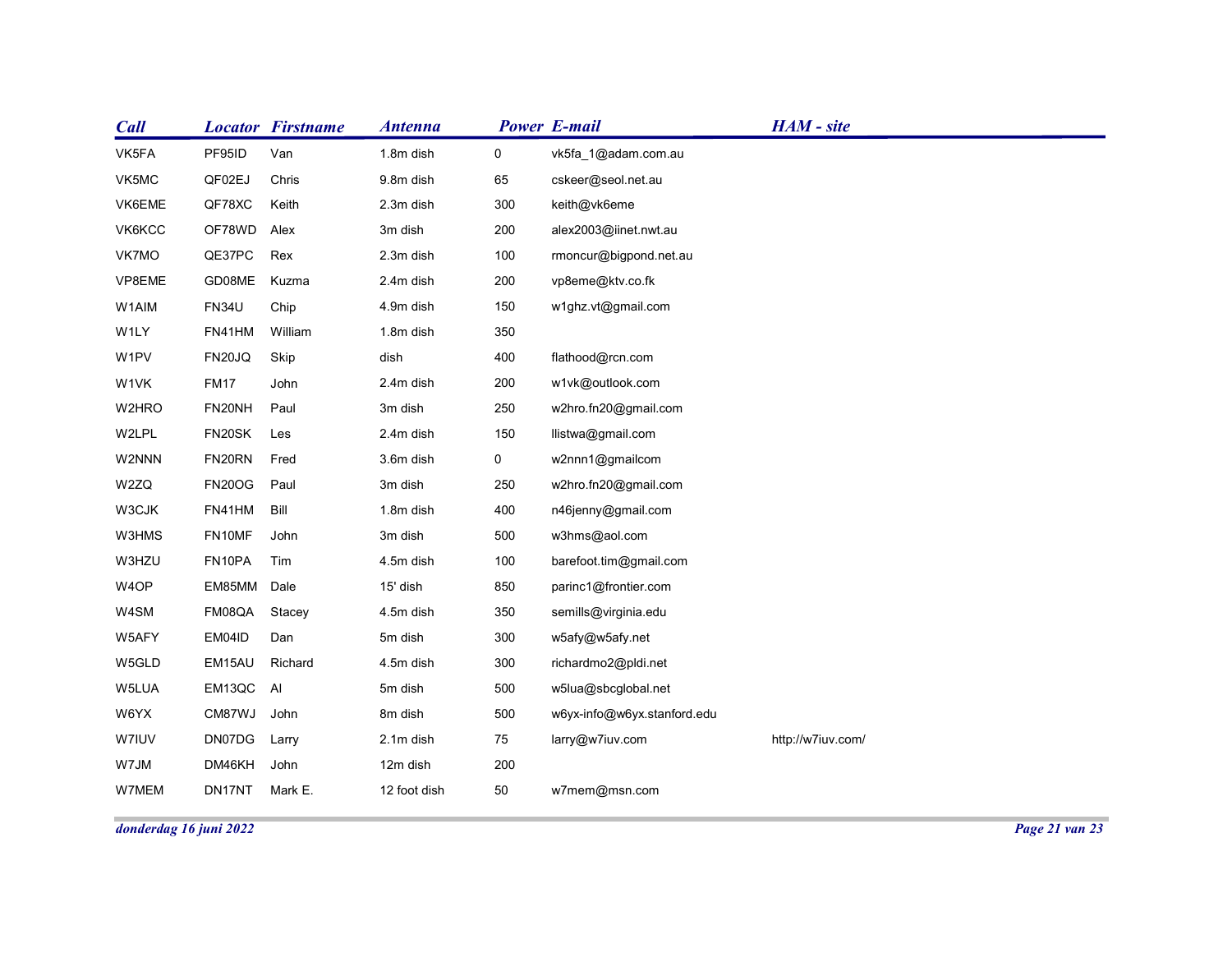| <b>Call</b>    |                       | <b>Locator Firstname</b> | <b>Antenna</b>         |            | <b>Power E-mail</b>                            | HAM - site             |  |
|----------------|-----------------------|--------------------------|------------------------|------------|------------------------------------------------|------------------------|--|
| W7QX           | DM44AR                | Jerry                    | 3.2m dish              | 75         | w7qx@msn.com                                   |                        |  |
| W7UPF          | <b>DM42</b>           | Don                      | 3m dish                | 200        | donsay2@cox.net                                |                        |  |
| W8ATH          | <b>EN80</b>           | Bob                      | 3.5m dish              | 100        | w8ath@bright.net                               |                        |  |
| W8MQW          | EN72UR                | Chuck                    | 2.4m dish              | 150        | maccluer13@gmail.com                           |                        |  |
| W9IIX          | EN61DR                | Doug                     | 3.7m dish              | 1000       | w9iix1@yahoo.com                               |                        |  |
| W9ZIH          | EN51NV                | Ron                      | 4x 22el FO             | 1200       | no internet                                    |                        |  |
| WA2FGK         | FN21df                | Herb                     | 3.6m dish              | 300        | wa2fgk@yahoo.com                               | http://www.wa2fgk.com/ |  |
| WA3GFZ         | FM29GV                | Paul                     | 3m dish                | 140        | dogfaces@comcast.net                           |                        |  |
| WA3QPX         | FM29DI                | Paul                     | 3.5m dish              | 250        | wa3qpx@atlanticbb.net                          |                        |  |
| WA3RGQ         | EL98EB                | Don                      | 3m dish                | 200        | donhawbaker@comcast.net                        |                        |  |
| WA4NJP         | EM84DG                | Ray                      | 11m & 5m dish          | 100        | wa4njp@aol.com                                 |                        |  |
| WA5WCP         | EM12JO                | Paul                     | 3m dish                | 300        | wa5wcp@hotmail.com;paul.perryman               |                        |  |
| WA6KBL         | CM97AG                | Jeffrey                  | 5m dish                | 1200       | jpawlan@pawlan.com                             |                        |  |
| WA6PY          | DM13LA                | Paul                     | 3.6m dish              | 1000       | pchomins@gmail.com                             |                        |  |
| WA9FWD         | EN53XB                | John                     | 3.6m dish              | 1200       | jstefl@wi.rr.com                               |                        |  |
| WA9OUU         | EM89                  | John                     | 4.4m dish              | 200        | nhewa9ouu@maeritech.net                        |                        |  |
| WB2BYP         | FN13IB                | John                     | 8.4m dish              | 200        | wb2byp@ieee.org; storyavenue@hot               |                        |  |
| WB7ABP         | CM88                  | Lynn                     | 3.7m dish<br>3.8m dish | 250        | wb7abp@gmail.com                               |                        |  |
| WB8HRW<br>WD1V | EM88AV<br><b>FN42</b> | Roger<br>John            | 11' dish               | 150<br>150 | roger2954@frontier.com<br>john.seney@gmail.com |                        |  |
| WD5AGO         | EM26BD                | Tommy D.                 | 3.1m dish              | 300        | wd5ago@hotmail.com, thenders@tuls              |                        |  |
| WK9P           | EN61VQ Tim            |                          | 4.5m dish              | 1000       | tcherrone@yahoo.com                            |                        |  |
|                |                       |                          |                        |            |                                                |                        |  |
| WX4F<br>XE1XA  | EM96S<br>EK09IJ       | Gray                     | 4.5m dish              | 400        | grayfulk@embarqmail.com                        |                        |  |
|                | KO37QI                | Max<br>Validis           | 5m dish<br>1.8m dish   | 370<br>10  | general.manager@corix.us                       |                        |  |
|                |                       |                          | 6m dish                | 100        | yl2fz@inbox.lv                                 |                        |  |
| YL2FZ<br>YL2GD | KO37ML Gunar          |                          |                        |            | yl2gd@lral.lv                                  |                        |  |